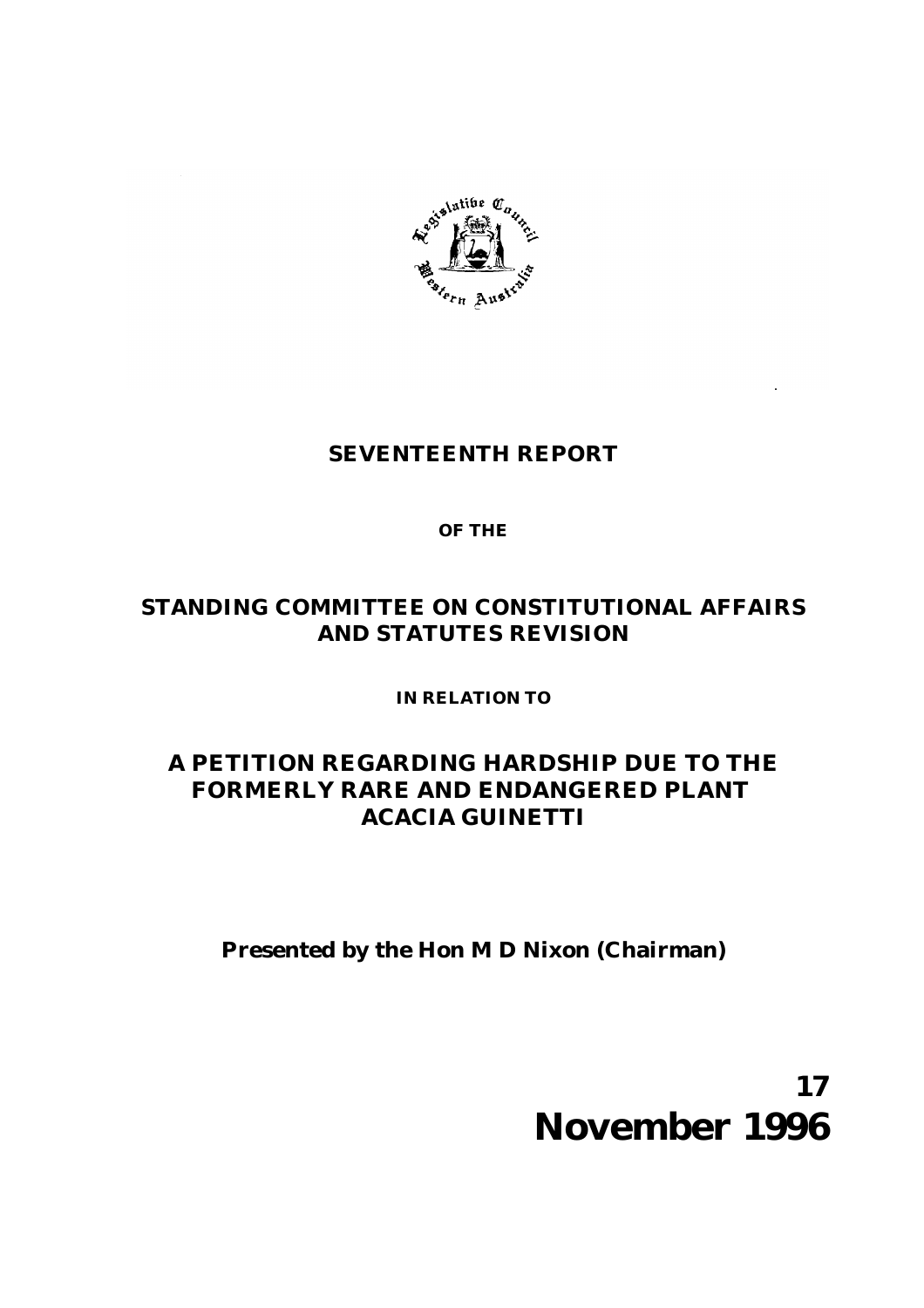#### **STANDING COMMITTEE ON CONSTITUTIONAL AFFAIRS AND STATUTES REVISION**

#### **Date first appointed:**

21 December 1989

#### **Terms of Reference:**

The functions of the Committee are to consider and report on -

- (a) what written laws of the State and spent or obsolete Acts of Parliament might be repealed from time to time;
- (b) what amendments of a technical or drafting nature might be made to the Statute book;
- (c) the form and availability of written laws and their publication;
- (d) any petition;
- (e) any matter of a constitutional or legal nature referred to it by the House.

A petition stands referred to the Committee after presentation.

#### **Members as at the date of this report:**

Hon M D Nixon MLC (Chairman) Hon A J G MacTiernan MLC Hon B M Scott MLC

#### **Staff as at the date of this report:**

Mr Chris Richards, Advisory/Research Officer Ms Kelly Campbell, Committee Clerk

#### **Previous reports:**

See Appendix 2

#### **Address:**

Parliament House, Perth WA 6000, Telephone (09) 222 7222

#### **ISBN 0 7309 8383 8**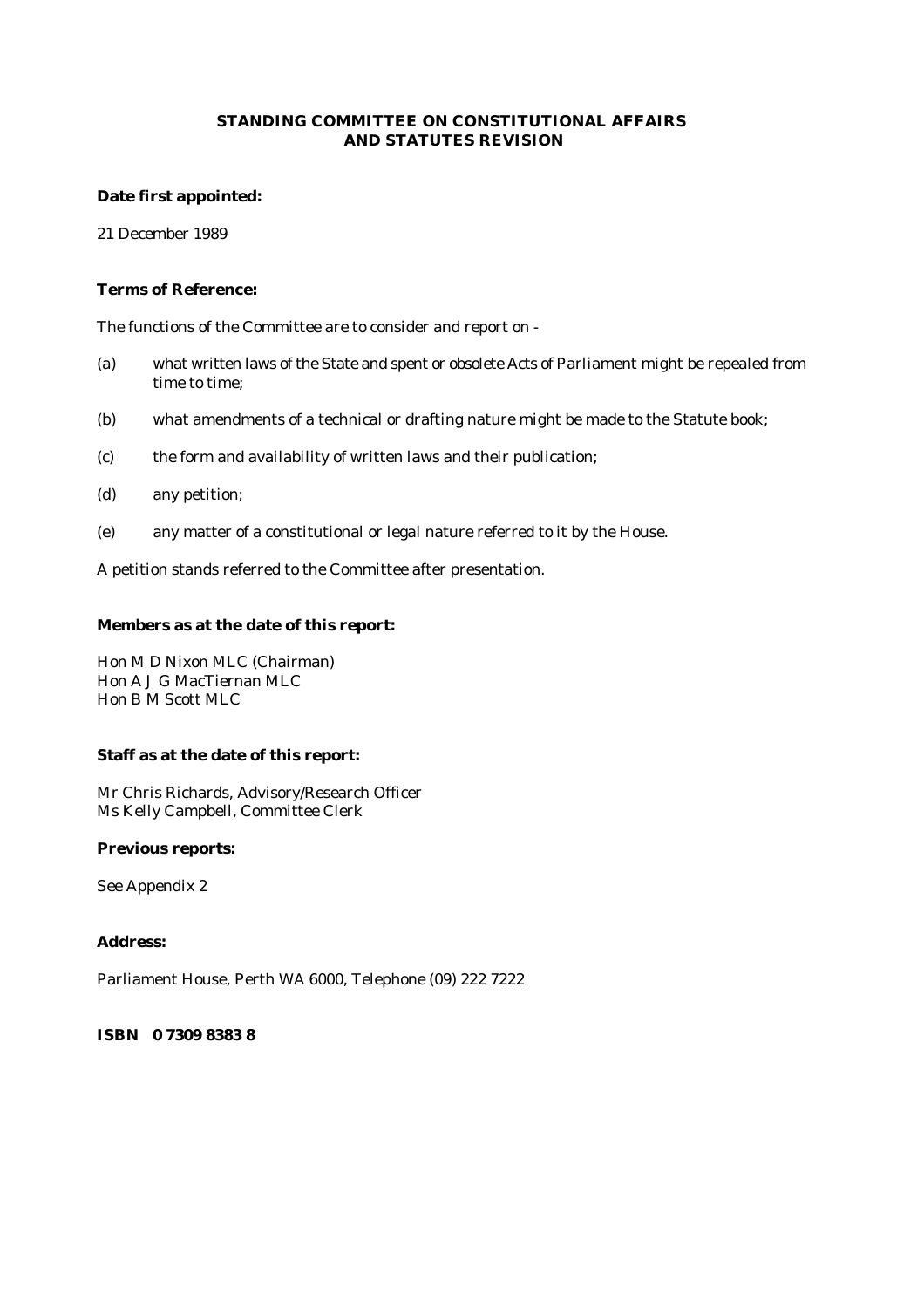# **CONTENTS**

| 1. |                                                     |
|----|-----------------------------------------------------|
|    | 1.1                                                 |
| 2. |                                                     |
|    | 2.1                                                 |
|    | 2.2<br>The Law Relating to Rare or Endangered Flora |
| 3. | <b>BACKGROUND TO THE PETITION</b>                   |
|    | The Discovery of "Acacia Guinetti"<br>3.1           |
|    | <b>Application to Remove Flora</b><br>3.2           |
|    | 3.3                                                 |
| 4. |                                                     |
|    |                                                     |
|    |                                                     |
| 5. | <b>CONCLUSIONS AND RECOMMENDATIONS</b>              |
|    | <b>APPENDIX 1</b>                                   |

**APPENDIX II**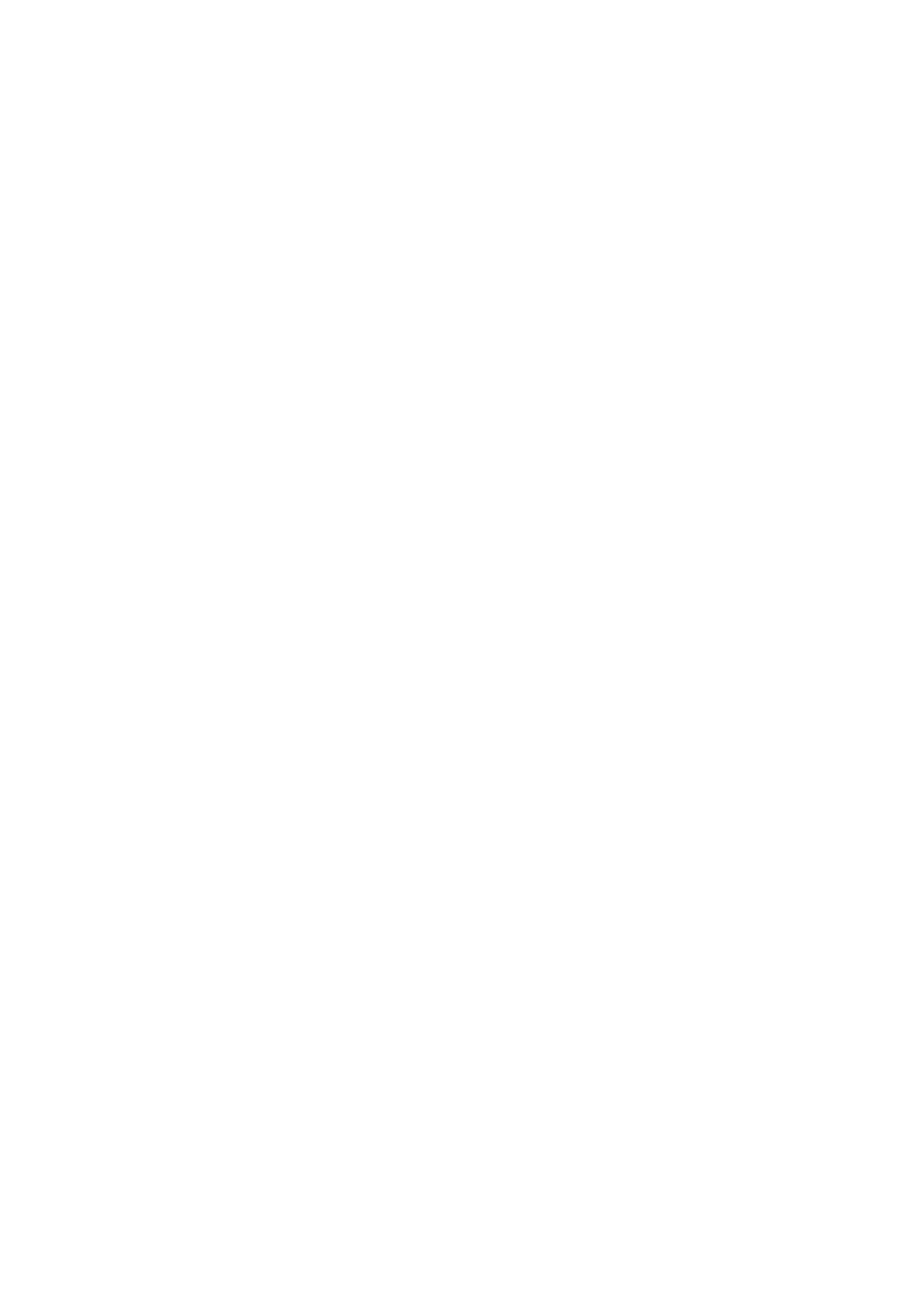#### **1. INTRODUCTION**

The Standing Committee on Constitutional Affairs and Statutes Revision was first appointed on 21 December 1989. Under its Terms of Reference, the Committee is required, *inter alia*, to consider and report on any petition.

### **1.1 The Petition**

On 19 September 1996, Hon Bruce Donaldson MLC tabled a petition (*TP #621 of 1996*) in the following terms

*We, the undersigned Directors of Murphyl Pastoral Company, Mervan Edgar Heinrich, Phyllis Rowe Heinrich, Ross Mervan Heinrich and Bruce Phillip Heinrich, are claiming hardship over a period of ten years due to a so called rare plant i.e. Acacia Guinetti having been found on our farming property "Murphyl" located at Yetna, via Geraldton by a local Conservation and Land Management officer in 1982.*

*As a result, we were informed that we could no longer farm the area where the rare plant was found and this effectively prevented us from farming the said land for a period of ten years. The losses we have sustained are in the order of \$1.5 million.*

*Your petitioners, therefore humbly pray that the Legislative Council will investigate this matter.*

#### **2. REPORT**

#### **2.1 Overview**

The petitioners represent the Murphyl Pastoral Company, which owns freehold farm lands at Chapman Valley known as "Murphyl Farm", 20 miles north-east of Geraldton.

The original property was purchased in 1965 for agricultural purposes with an area of 758 hectares. Two additional land purchases in 1978 and 1981 resulted in an expansion of the farm to its current size measuring 2442 hectares in size.

In 1982, the Department of Conservation and Land Management ("C.A.L.M.") advised the petitioners that the *Acacia Guinetti* wattle, at that time listed as rare and endangered under the *Wildlife Conservation Act 1950* ("the Act"), had been located on Murphyl Farm. Under the Act, the effect of this discovery was that any activity which might affect the plants, including clearing, cultivation and grazing, is prohibited without a permit from C.A.L.M. The penalty for contravention of the Act is a fine of \$10,000.

The petitioners claim that over 827 hectares, or one-third of their property, was at one time or another subject to a prohibition against cultivation and that they have suffered financial loss in excess of A\$1.5 million as a result.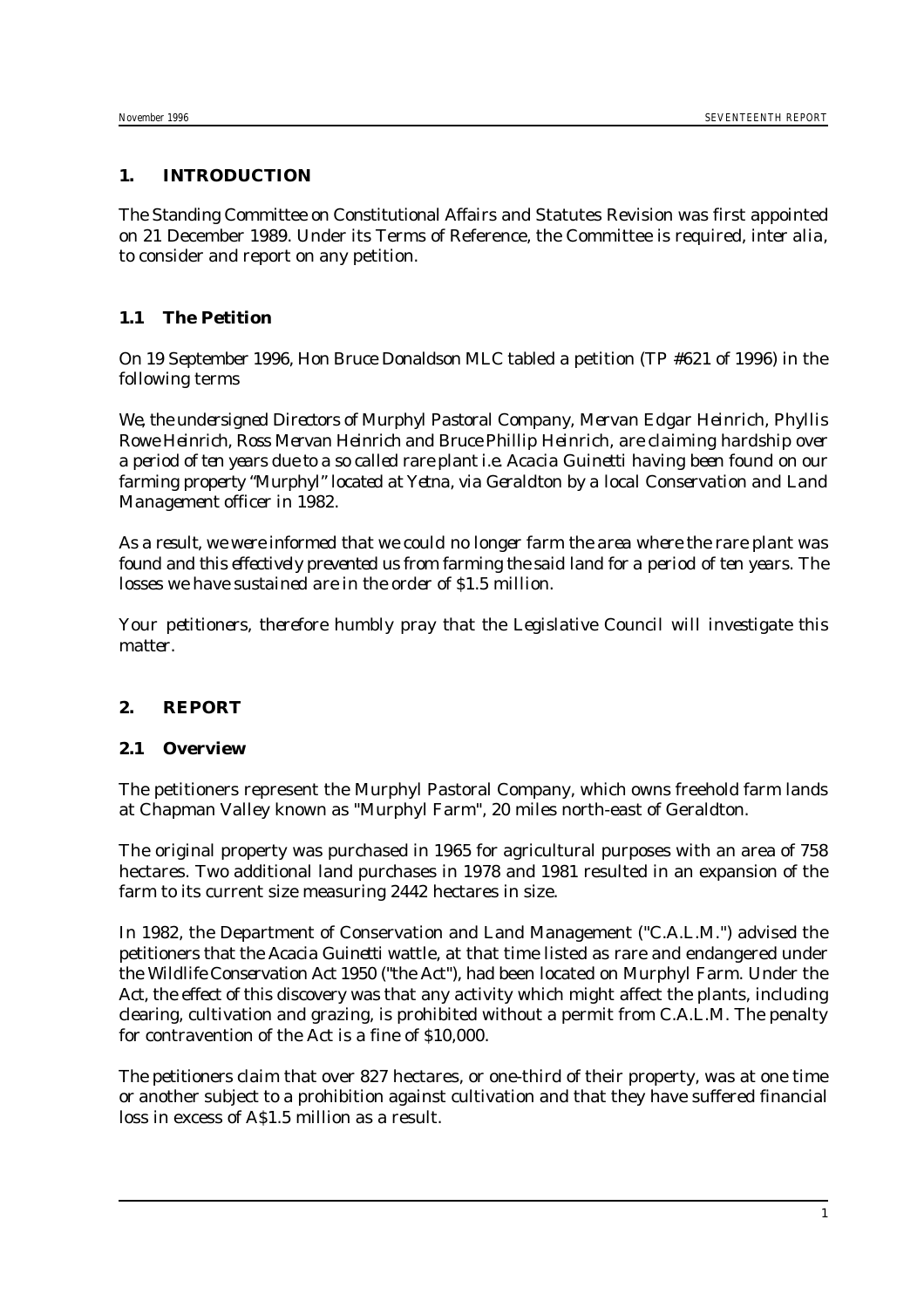Furthermore, the petitioners claim that this hardship has arisen unnecessarily as:

- 1. the wattle *Acacia Guinetti* has been removed from the rare and endangered list due to a reassessment of its rarity in 1992;
- 2. the petitioners have alleged that the plant may have been originally misidentified as *Acacia Guinetti* in 1982; and
- 3. the petitioner's applications for permits to take the *Acacia Guinetti* plants were mishandled to the extent that they were unable to take advantage of the permits granted and that they were not properly advised by the relevant authorities of their rights and obligations under the Act.

Accordingly, the petitioners contend that they are entitled to compensation arising from losses incurred due to the *Acacia Guinetti* plant and the actions of the relevant authorities from 1982 to 1992.

#### **2.2 The Law Relating to Rare or Endangered Flora**

The law relating to the conservation and protection of rare and endangered flora is governed by the provisions of the *Wildlife Conservation Act 1950* ("Act").

Under section 23F(4) of the Act, where a plant has been declared by the Minister to be rare or endangered flora, a person may not take (ie. remove or destroy) any of the rare flora without the written consent of the Minister, notwithstanding that the rare flora may be located on private land.

Any person who takes rare flora contrary to section 23F(4) is liable on conviction to a fine not exceeding \$10 000.

However, section 23F(7) also provides that where an owner/occupier of land, who has been refused consent by the minister to take the rare flora, has suffered loss of "use or enjoyment" of the land by "reason of that refusal", the Minister shall inform the Treasurer in writing and the owner/occupier "shall be paid compensation" for that loss at such rate per annum as:

- i. is agreed between the owner/occupier and the Treasurer; or
- ii. in default of agreement, is determined by the valuer appointed by agreement between the owner/occupier and Treasurer, or where no such appointment agreed, by the Treasurer alone.

Such payment only covers a period of continuing loss, not exceeding five years**.**

It should be noted that, under the terms of section 23F of the Act, compensation will only be available where an application to remove a rare plant has been **refused** by the Minister. It is not available where the Minister has granted the owner/occupier of land a permit to remove the rare flora.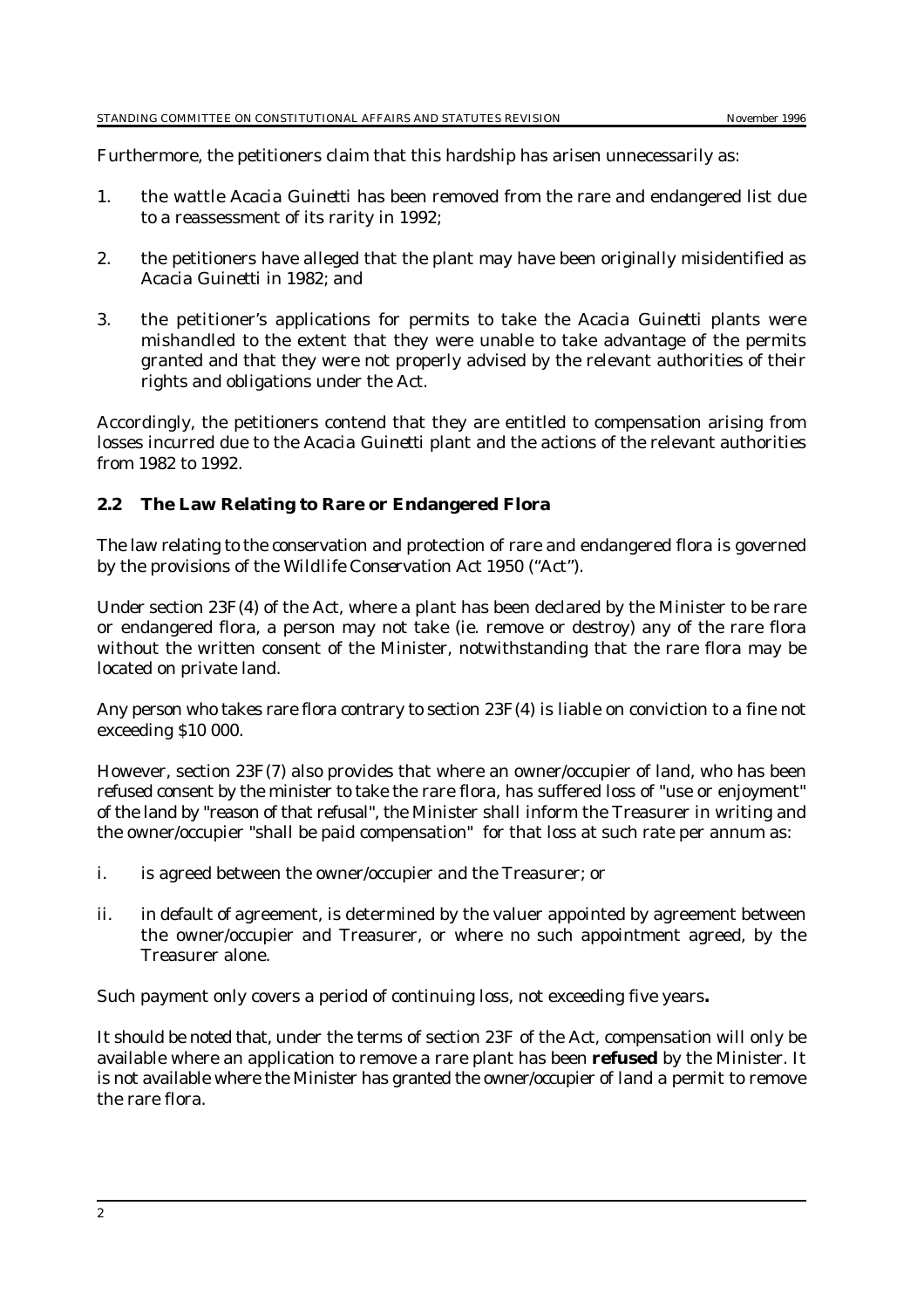#### **3. BACKGROUND TO THE PETITION**

#### **3.1 The Discovery of "***Acacia Guinetti"*

As mentioned above, the petitioners were advised by a representative of C.A.L.M. in 1982 that the a rare and endangered plant had been found on their property and that, pursuant to the *Wildlife Conservation Act 1950*, they were not allowed to interfere with the plant in any manner. This plant was identified as the endangered wattle "*Acacia Guinetti".*

The petitioners claim that, at this time, they wrote to the Department of Fisheries and Wildlife ("Fisheries and Wildlife") by letter dated 15 September 1982 regarding possible compensation due to the prohibition on use of the land where the wattle plants were found. However, it has subsequently been claimed by Fisheries and Wildlife, and the relevant Ministers of this period, that this letter was never received.

Initially, the petitioners were not overly concerned at the discovery of the *Acacia Guinetti* plant, as the plants appeared only to grow on a very small portion of their land and did not interfere with farming operations.

However, in 1983, the petitioners began to clear the rest of their property for cultivation. The area cleared amounted to three separate sections of 83 hectares, 62 hectares and 83 hectares respectively, all of which were located on a hilly area of the Farm. The petitioners claim that all areas were geographically distant from the area where the endangered *Acacia* plant had been discovered. One section was cropped twice, and another was cropped once.

Unfortunately, this process resulted in the germination of the *Acacia* wattle seeds and, due to its elevated position, widespread regrowth over the a large portion of Murphyl Farm, which occurred after the 1984-85 harvesting season.

The petitioners immediately contacted C.A.L.M., who sent five officers to count the number of plants. These officers warned the petitioners that removal of any endangered plant carried a \$10,000 penalty.

Accordingly, the petitioners did not interfere with the plants and waited until approval to remove the additional plants was received.

#### **3.2 Application to Remove Flora**

The petitioners' first application to the Minister for Conservation and Land Management to clear the land subject to the endangered plant was made in November 1986.

The Minister's reply by letter dated 11 February 1987 was that their initial application was "not within the spirit of the rare flora provisions of the Act". By this, the Minister required the petitioners to supply a detailed submission which :

- i. documented the petitioners' plans for the area to be cleared; and
- ii. provided a clear statement of how many plants were to be destroyed and which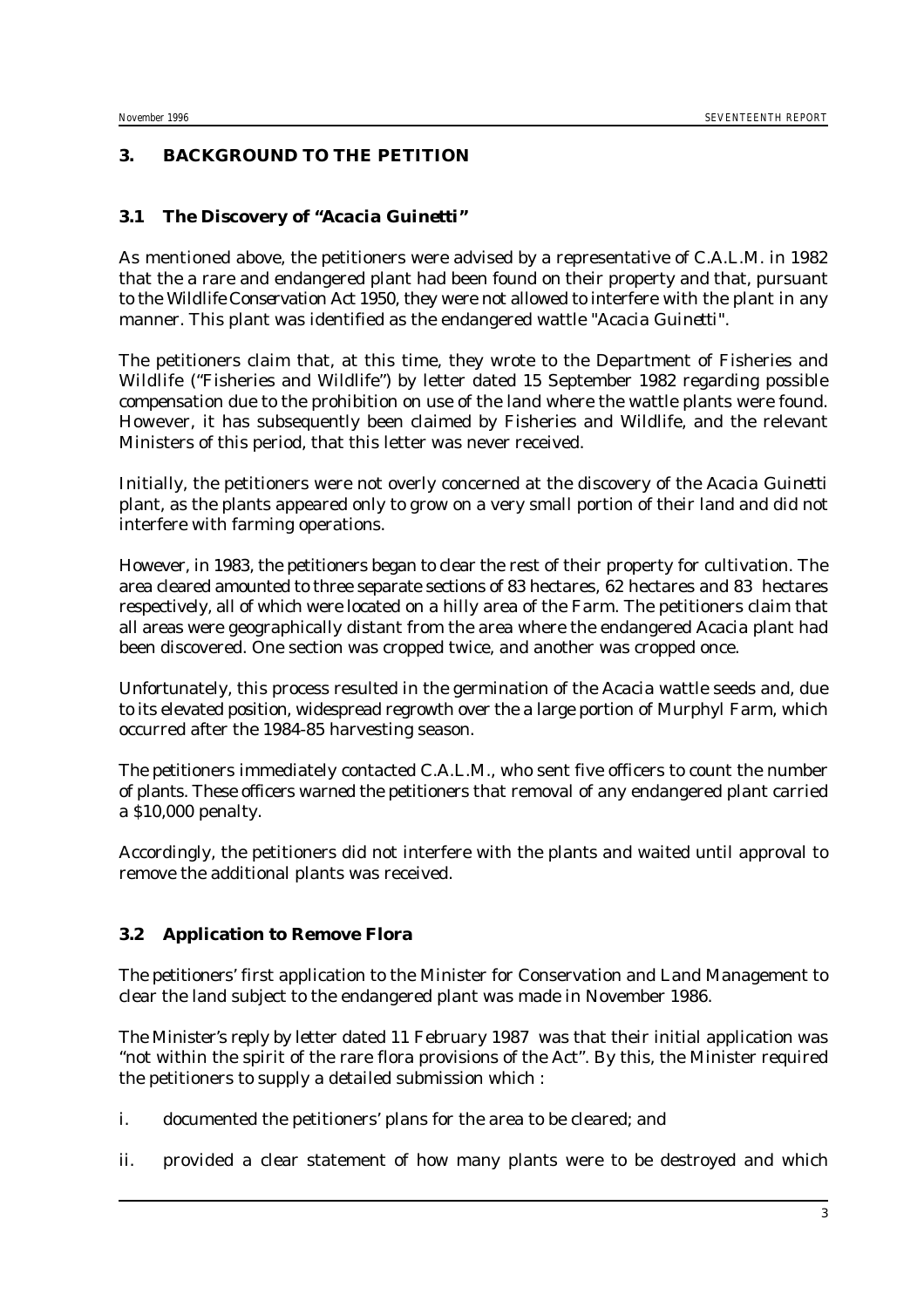populations of plants would be involved.

The Minister then promised to reconsider their application upon receipt of this submission.

Shortly after February 1987, the petitioners provided the Minister with the information required and received a one-year permit to take the endangered flora lasting from 18/3/87 to 17/3/88.

#### **3.3 The Issue of Permits**

The petitioners claim that the one year permit issued to them in March 1987 was of no practical use because:

- a. it was granted too late in the season to plant a crop given the need to clear the land;
- b. the petitioners could not incur the expenditure associated with cropping and harvesting on the basis of a limited, one year renewable licence; and
- c. the likely regrowth of the *Acacia* wattle would require another permit application and reclearing the following year.

As a result, the petitioners did not crop or harvest the land covered by the first permit.

The petitioners wrote to the Director of CALM to that effect on 9 April 1987 and requested compensation. This request was rejected on the basis that compensation was not available under the Act where a permit to take rare flora had been granted.

On 28 October 1988, the licence to take the rare flora was extended to a two year permit valid from 17 March 1988 until 16 March 1990. Again, the petitioners claim that the delay in granting the permit resulted in loss because it did not cover two full harvests. The Committee notes that the permit was valid from 17 March 1988, but that the petitioners did not receive this permit until October 1988, thereby reducing its impact by over seven (7) months. Thus, in effect, the permit was valid for only seventeen (17) months.

Again, allegedly due to the restrictions on the limited permit and the delay in receiving the permit, the petitioners did not crop and harvest the land covered by the second permit.

On 12 April 1990, after enlisting the aid of the Western Australian Farmer's Federation, the petitioners received a 10 year unrestricted licence on 12 April 1990 and recommenced farming operations over the affected land.

However, on 22 May 1992, following a reassessment of its rarity, *Acacia Guinetti* was taken off the rare and endangered list and the petitioners' need to have a permit to take the *Acacia* wattle was removed.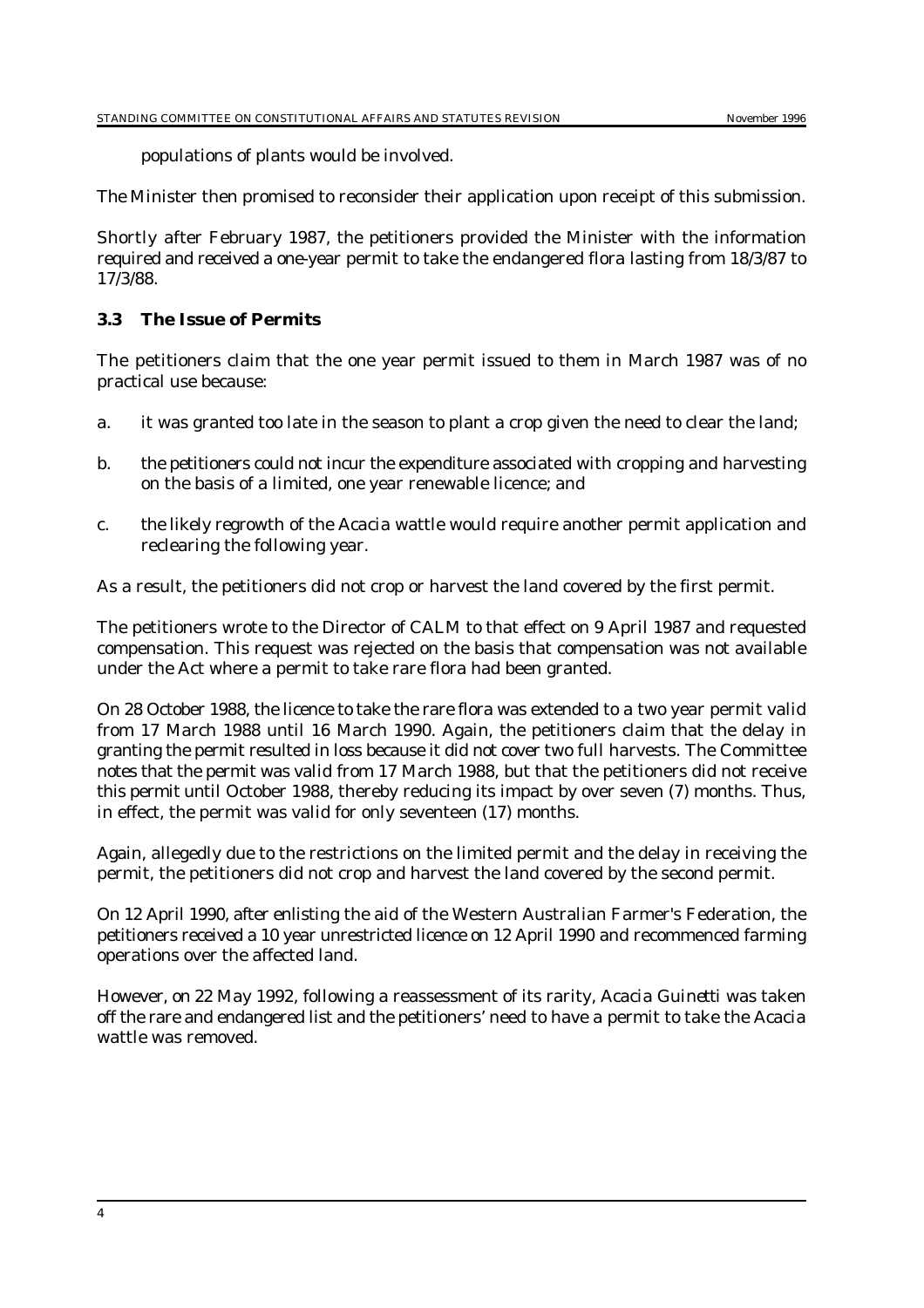#### **4. Petitioner's Concerns**

The petitioners have argued that the discovery of the *Acacia Guinetti* plant and the subsequent actions by the relevant authorities resulted in a substantial and unnecessary disruption to their farming operations and losses exceeding \$1.5 million. Specifically, the petitioners have raised three major concerns regarding the effect of the discovery of the rare *Acacia* wattle on their property. These are detailed below.

#### *i. Fencing*

The petitioners have suggested that the failure of the Act to provide for the provision of fencing materials to help protect the rare flora has resulted in additional costs to private land owners and occupiers who must protect rare flora at their own expense and reduced their ability to farm adjacent farmland not affected by the rare flora.

#### *ii. One year permits*

The petitioners have also complained that a one year renewable permit to take rare flora is useless, as it does not provide sufficient inducement to justify the expenditure associated with a single harvest. The permit only allows the holder to take rare flora due to normal farming operations. Thus, the value of a one year permit is significantly reduced as it does not allow the permit holder to take the rare flora as regrowth in the following years.

Furthermore, the petitioners have suggested that such a permit is not considered by financial institutions to be sufficient security to support a loan or credit application.

#### *iii. Compensation*

The petitioners contend that they should be entitled to compensation arising from losses incurred due to the *Acacia Guinetti* plant and the actions of the relevant authorities between 1982 to 1992.

As mentioned above, section 23F(7) of the Act provides that where an owner/occupier of land, who has been refused consent by the Minister to take the rare flora, has suffered loss of "use or enjoyment" of the land by "reason of that refusal", the Minister shall inform the Treasurer in writing and the owner/occupier "shall be paid compensation" for that loss, except that such payment only covers a period of continuing loss, not exceeding five years**.**

Thus, compensation is not available where the Minister has granted the owner/occupier of land a permit to remove the rare flora.

Consequently, an examination of the petitioners' claims for compensation must be divided into two separate sections:

i. compensation claims made for the period 1982-1986 before the granting of a permit to remove the rare flora; and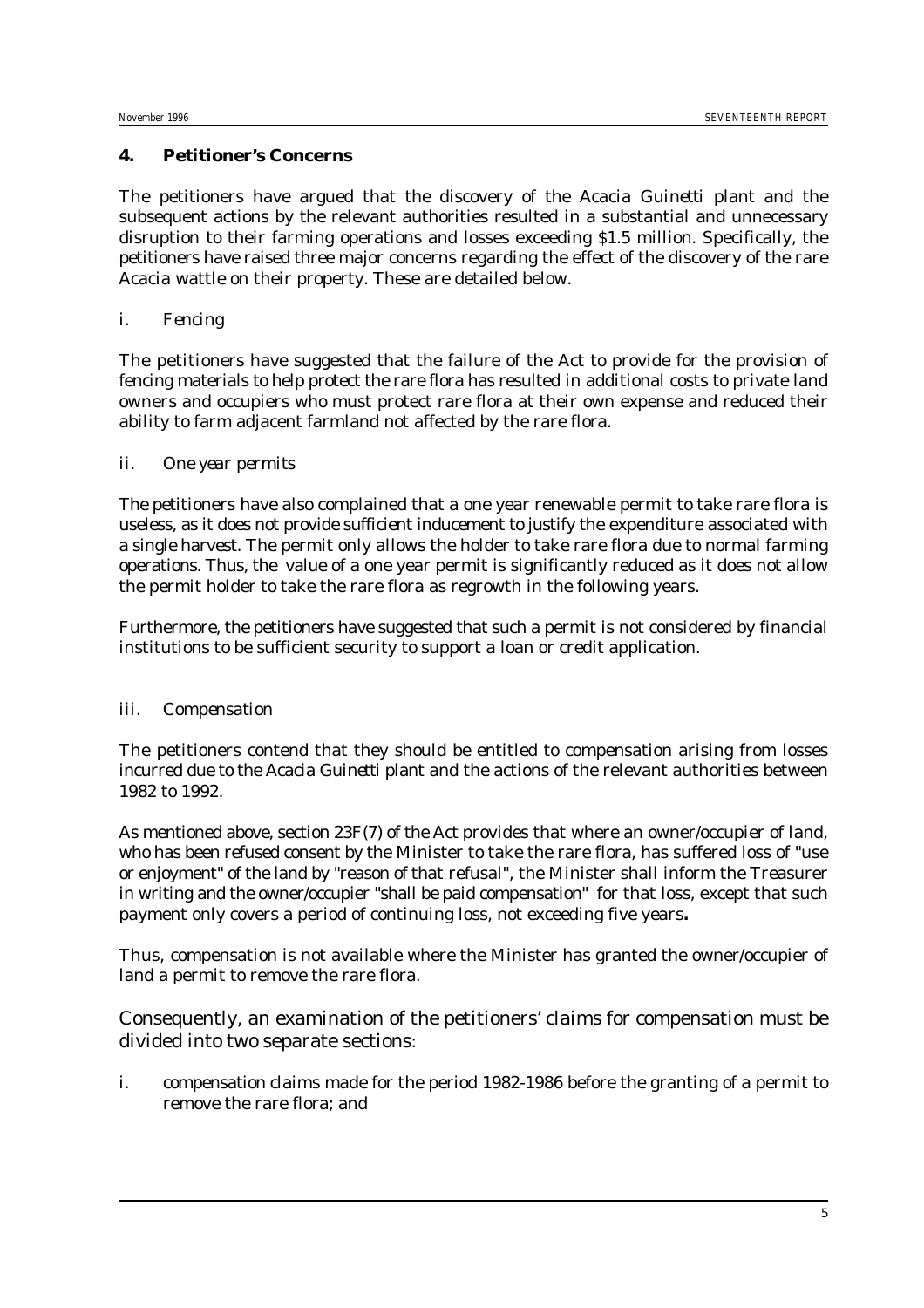ii. Compensation claims made after the granting of the first permit to take rare flora in 1987 to the Present Day.

#### **1982-1986**

The petitioners allege that they first inquired as to whether they were entitled to compensation by letter dated 15 September 1982.

However, the Department claims that they never received this letter and has subsequently denied any claims for compensation relating to this period.

The reasoning behind the denial of compensation for this period rests on the fact that, because the letter dated 15 September 1982 was allegedly never received, the petitioners did not technically "make an application" to the Minister for a permit to remove the rare flora. Thus, the Minister could not be said to have "refused" their application for a permit under section 23F of the Act. Accordingly, he was under no obligation to inform the Treasurer of any consequent right to compensation.

While the Committee accepts the consistency of this logic with the provisions of section 23F of the Act, the Committee notes that, since the first letter in 1982, the petitioners claim to have sent more than thirty (30) letters over an eight (8) year period to various Ministers and Departments. The majority of these letters have pressed for compensation or alluded to a desire to remove the rare flora, albeit without specific reference to section 23F(7) of the *Wildlife Conservation Act 1950*.

The petitioners claim that these letters must have been seen as an expression of concern over the losses suffered and as requests for financial compensation.

Thus, while the petitioners' claim for compensation for hardship suffered between 1982 and 1986 may not be sustainable within the letter of the law, the Committee believes that their claim is within the spirit of the Act and that they deserve recompense of any hardship actually suffered during this period.

#### **1987-Present Day**

As a matter of law, the petitioners are not entitled to compensation for this period due to the operation of section 23F(7) which states that compensation may only be paid where the Minister has refused an application for a permit to take the rare flora.

Therefore, the Committee acknowledges that the Minister has rightly declined all claims for compensation relating to this period on the basis that the petitioners received permits to take the rare flora continuously from February 1987 to the eventual removal of *Acacia Guinetti* from the rare and endangered list in 1992. Thus, they are not entitled to compensation under the Wildlife Conservation legislation.

However, the Committee is also of the opinion that the short terms of the initial permits and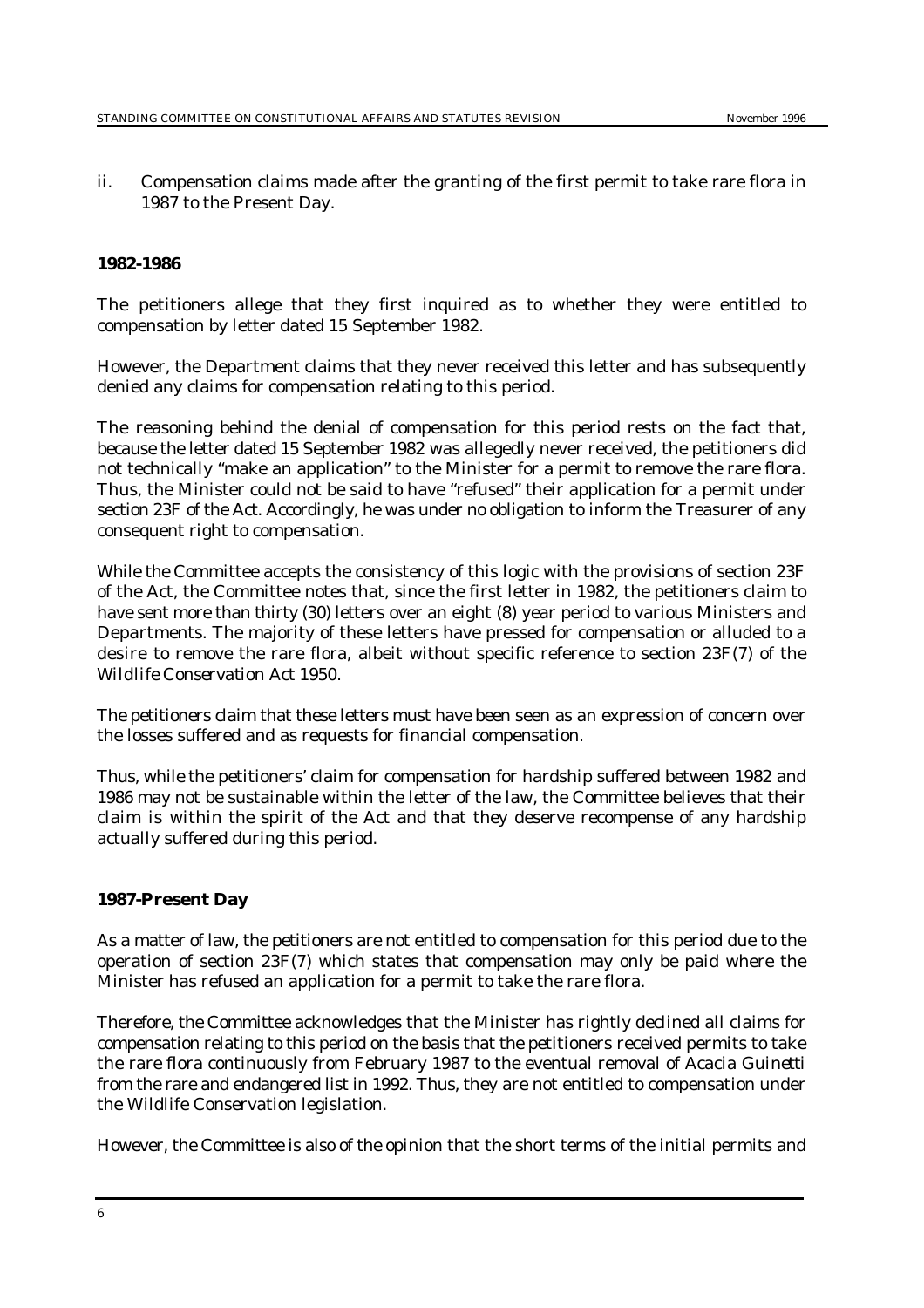the delays in granting them may have contributed to the hardship suffered by the petitioners during this period.

Accordingly, the Committee believes that consideration should be given to determine whether any additional hardship attached to the petitioners on account of the procedures adopted in granting them permits to take the rare flora and whether they should be compensated for any such hardship.

#### **5. CONCLUSIONS AND RECOMMENDATIONS**

The Committee has been asked to investigate claims of hardship due to the discovery of a rare plant on the farming property owned by the petitioners. This plant, known as *Acacia Guinetti*, was protected as a rare and endangered flora under the *Wildlife Conservation Act 1950* ("Act") until May 1992.

The petitioners claim that the discovery of this plant effectively prevented them from farming the affected land, which comprised one-third of their property, for a period of ten years and resulted in losses in excess of \$1.5 million. Figures tabled before the Committee allegedly supporting the calculation of this loss are attached at Appendix 1.

However, it should be noted that the Committee has not been in a position to independently verify the extent of these losses.

The Department of Conservation and Land Management have consistently declined any claim for compensation by the petitioners on the basis that the Act does not provide for compensation in the present circumstances (see section 4 above).

The Committee acknowledges that the denials of compensation by the Department were in no way legally improper and are consistent with the provisions of section 23F(7) of the Act.

However, the Committee notes that its consideration of these issues is not limited purely to questions of law and statutory interpretation and that unwarranted hardship may have arisen in the case of the petitioners.

The Committee accepts the contention put forward by the petitioners that they have suffered financial loss due to circumstances beyond their control. These circumstances include:

- the letter dated 15 September 1982 claiming compensation sent to the Department of Fisheries and Wildlife but allegedly never received by that Department;
- the ultimate removal of the *Acacia Guinetti* wattle from the rare and endangered list in May 1992 after the discovery of extensive populations of the plant in south-west of the State;
- the permits to take the *Acacia Guinetti* plants were initially too short in duration and were granted too late in the agricultural season with the result that the petitioners were unable to take proper advantage of the permits granted; and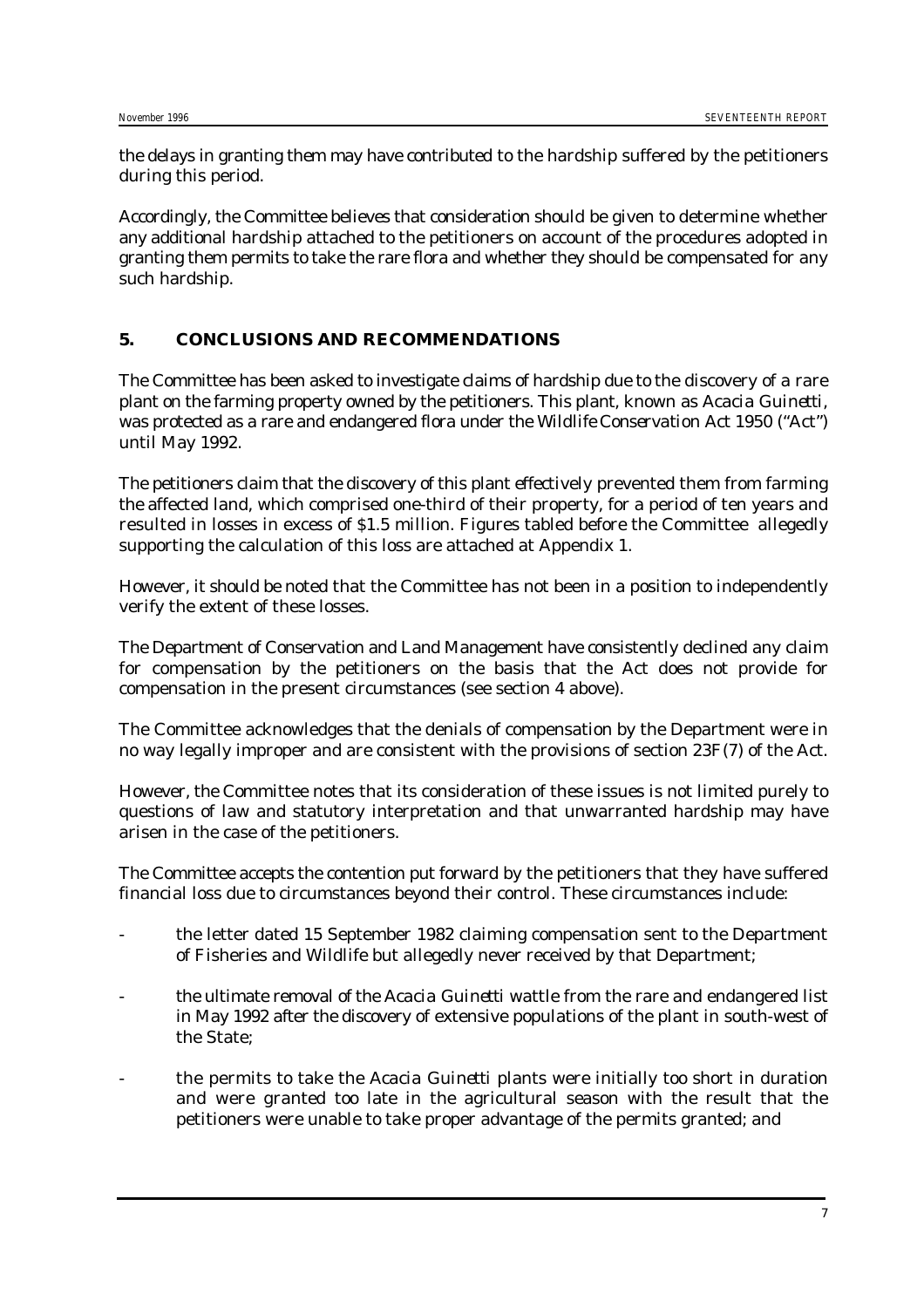- that the petitioners may not have been properly advised by the relevant authorities of their rights and obligations under the Act.

Therefore, the Committee recommends that the Minister for the Environment should give consideration to requesting the Treasurer to approve an *ex gratia* payment to the petitioners pursuant to section 58B of the *Financial Administration and Audit Act 1985*.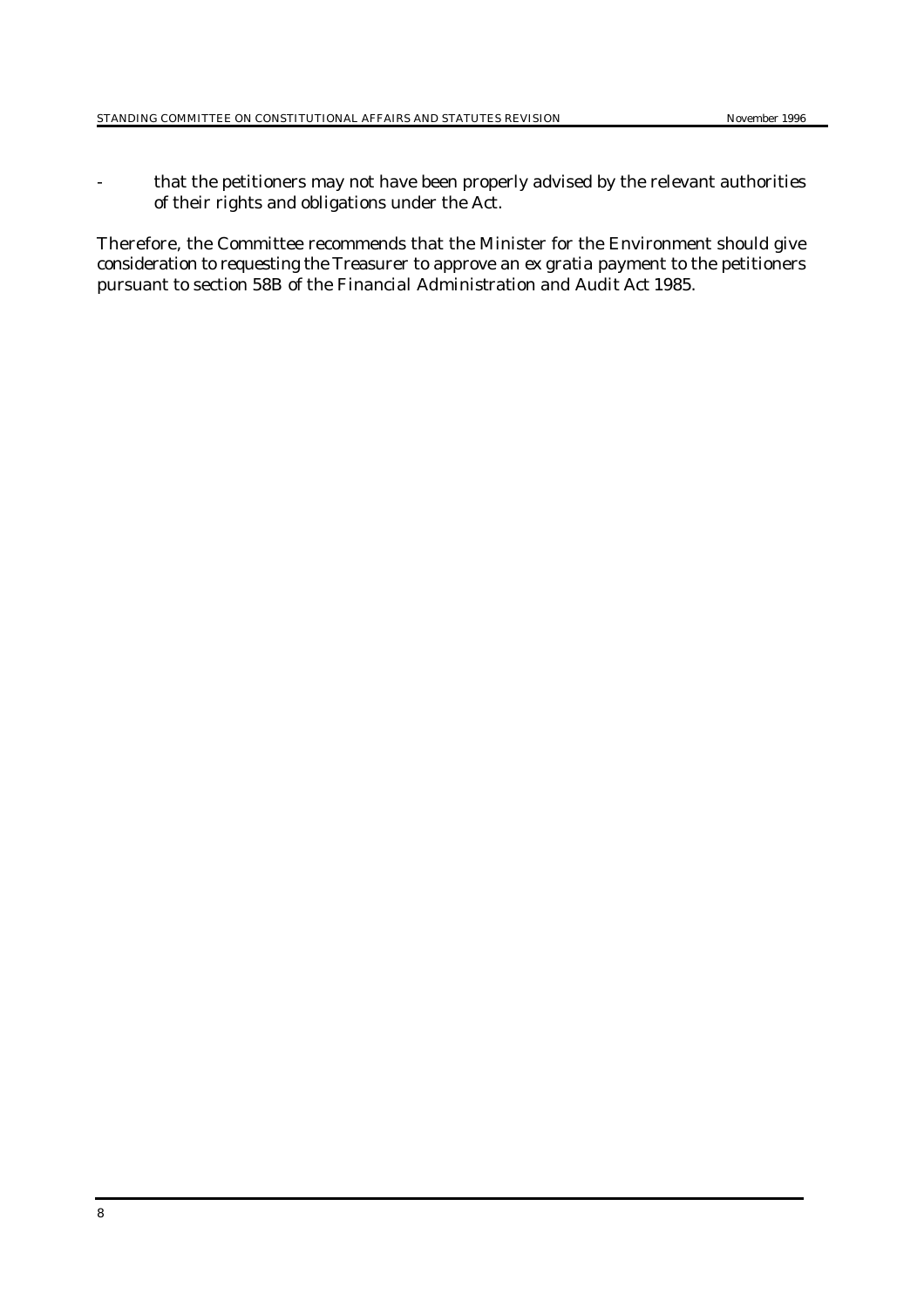#### **APPENDIX 1**

| 1. SUMMARY. Paddock: WEST/END 1982<br>685 ha       | Soil: Medium/Gravel                      |                          |      |                                                    |
|----------------------------------------------------|------------------------------------------|--------------------------|------|----------------------------------------------------|
| Income PRICE (Net On-Farm)                         | 166<br>$\frac{\xi}{t}$ .                 | $($ \$180 $/t$ Gross $)$ |      |                                                    |
| Paddock                                            |                                          |                          |      |                                                    |
| <b>YIELD</b>                                       | 1.2<br>t/ha                              |                          |      |                                                    |
| 822t.                                              |                                          |                          |      |                                                    |
| <b>Total Income</b>                                | 199<br>\$/ha.                            |                          |      |                                                    |
| \$136477                                           |                                          |                          |      |                                                    |
| FERTILIZER<br>Costs                                | S/ha.<br>43.1                            | 62%                      |      | \$29518                                            |
| <b>SPRAYS</b>                                      | S/ha.                                    |                          |      |                                                    |
| \$0                                                |                                          |                          |      |                                                    |
| FUEL & OIL                                         | $2.4 \text{ S/ha.}$                      | 4%                       |      | S 1675                                             |
| <b>REPAIRS &amp; MAINTENANCE</b>                   | $12.0 \text{ S/ha.}$                     | 17%                      |      | \$8232                                             |
| <b>SEED</b>                                        | $S/ha$ .<br>10.0                         |                          | 14%  |                                                    |
| \$6850                                             |                                          |                          |      |                                                    |
| <b>INSURANCE</b>                                   | \$/ha.<br>1.8                            | 3%                       |      | \$1233                                             |
| <b>LABOUR</b>                                      | S/ha.                                    |                          |      |                                                    |
| $\boldsymbol{\mathsf{S}}\ \boldsymbol{\mathsf{0}}$ |                                          |                          |      |                                                    |
| .                                                  | $S/ha$ .                                 |                          |      | S <sub>0</sub>                                     |
| <b>INTEREST</b>                                    | S/ha.                                    |                          |      | $\boldsymbol{\mathsf{S}}\ \boldsymbol{\mathsf{0}}$ |
| <b>Total Costs</b>                                 | 69.4<br>S/ha.                            |                          | 100% |                                                    |
| \$47508                                            |                                          |                          |      |                                                    |
| DATE: 10/20/96<br><b>Gross Margin</b>              | 130<br>$\frac{\S}{\ha}$ . (\$187 /\$100) |                          |      | \$88969                                            |
| CROP: WHEAT ASW 9.7% Breakeven Yld                 | t/ha.<br>0.42                            |                          |      | 286t.                                              |

| 1. SUMMARY. Paddock: WEST/END 1983 | 685 ha | Soil: Medium/Gravel |
|------------------------------------|--------|---------------------|
|                                    |        |                     |

| Income PRICE (Net On-Farm)<br>YIELD<br><b>Total Income</b> | 147<br>$S/t$ .<br>1.5<br>t/ha.<br>$S/ha$ .<br>221 | $(S164/t$ Gross) | Paddock<br>$1028t$ .<br>\$151043 |
|------------------------------------------------------------|---------------------------------------------------|------------------|----------------------------------|
| Costs FERTILIZER                                           | S/ha.<br>37.2                                     | 54%              | \$25482                          |
| <b>SPRAYS</b>                                              | $S/ha$ .                                          |                  | S <sub>0</sub>                   |
| <b>FUEL &amp; OIL</b>                                      | $S/ha$ .<br>5.0                                   | 7%               | S 3425                           |
| <b>REPAIRS &amp; MAINTENANCE</b>                           | $S/ha$ .<br>15.3                                  | 22%              | \$10481                          |
| <b>SEED</b>                                                | 9.<br>$S/ha$ .                                    | 13%              | S 6165                           |
| <b>INSURANCE</b>                                           | 2.3<br>$S/ha$ .                                   | 3%               | \$1541                           |
| <b>LABOUR</b>                                              | $S/ha$ .                                          |                  | S <sub>0</sub>                   |
| .                                                          | $S/ha$ .                                          |                  | S <sub>0</sub>                   |
| <b>INTEREST</b>                                            | $S/ha$ .                                          |                  | S <sub>0</sub>                   |
| <b>Total Costs</b>                                         | 68.8<br>$S/ha$ .                                  | 100%             | S 47094                          |
| DATE: 10/20/96<br>Gross Margin                             | \$/ha.<br>152                                     | (S221 / S100)    | \$103949                         |
| CROP: WHEAT ASW 9.7% Breakeven Yld                         | t/ha.<br>0.47                                     |                  | 320t.                            |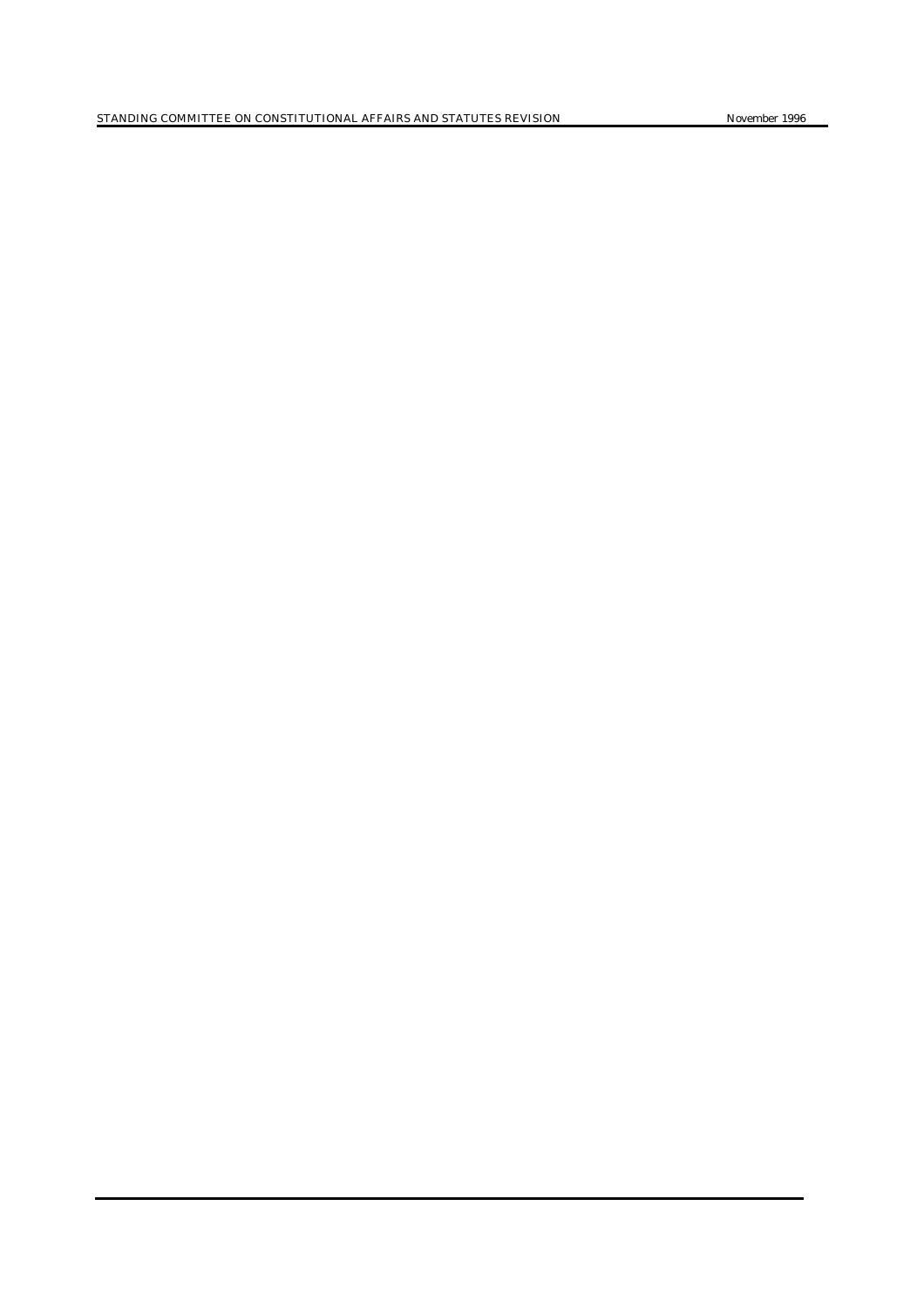| 1. SUMMARY. Paddock: WEST/END 1984 | 685 ha | Soil: Medium/Gravel       |               |                |
|------------------------------------|--------|---------------------------|---------------|----------------|
| Income PRICE (Net On-Farm)         |        | 147 \$/t. (\$167/t Gross) |               | Paddock        |
| <b>YIELD</b>                       |        | 1.6 $t/ha$ .              |               | 1096t.         |
| <b>Total Income</b>                |        | 235 S/ha.                 |               | \$161112       |
| Costs FERTILIZER                   |        | 19.9 $S/ha$ .             | 38%           | \$13632        |
| <b>SPRAYS</b>                      |        | $S/ha$ .                  |               | S <sub>0</sub> |
| <b>FUEL &amp; OIL</b>              |        | $5.0 \,$ S/ha.            | 10%           | S 3425         |
| <b>REPAIRS &amp; MAINTENANCE</b>   |        | S/ha.<br>15.3             | 30%           | S 10481        |
| <b>SEED</b>                        |        | 9.0 S/ha.                 | 17%           | S 6165         |
| <b>INSURANCE</b>                   |        | S/ha.<br>2.4              | 5%            | S 1644         |
| <b>LABOUR</b>                      |        | S/ha.                     |               | S <sub>0</sub> |
| .                                  |        | $S/ha$ .                  |               | S <sub>0</sub> |
| <b>INTEREST</b>                    |        | $S/ha$ .                  |               | S <sub>0</sub> |
| <b>Total Costs</b>                 |        | S/ha.<br>51.7             | 100%          | \$ 35415       |
| DATE: 10/20/96<br>Gross Margin     |        | S/ha.<br>184              | (S355 / S100) | \$125698       |
| CROP: WHEAT ASW 9.7% Breakeven Yld | 0.35   | t/ha.                     |               | 241t.          |

| 1985<br>685 ha                     |      |                                                          |
|------------------------------------|------|----------------------------------------------------------|
| 147 $S/t$ .                        |      | Paddock                                                  |
| 1.5 $t/ha$ .                       |      | 1028t.                                                   |
| $221$ S/ha.                        |      | \$151043                                                 |
| 19.9 $\frac{\text{S}}{\text{h}}$ . | 35%  | \$13632                                                  |
| 4.2 $S/ha$ .                       | 7%   | S 2877                                                   |
| $4.3 \,$ S/ha.                     | 8%   | S 2946                                                   |
| 13.8 S/ha.                         | 24%  | S 9453                                                   |
| $12.9 \text{ S/ha.}$               | 23%  | \$8837                                                   |
| $2.3 \,$ S/ha.                     | 4%   | \$1576                                                   |
| S/ha.                              |      | S <sub>0</sub>                                           |
| $S/ha$ .                           |      | S <sub>0</sub>                                           |
| $S/ha$ .                           |      | S <sub>0</sub>                                           |
| S/ha.<br>57.3                      | 100% | S 39251                                                  |
| Gross Margin<br>163 \$/ha.         |      | \$111792                                                 |
| Breakeven Yld<br>0.39<br>t/ha.     |      | 267t.                                                    |
|                                    |      | Soil: Medium/Gravel<br>$(S162/t$ Gross)<br>(S285 / S100) |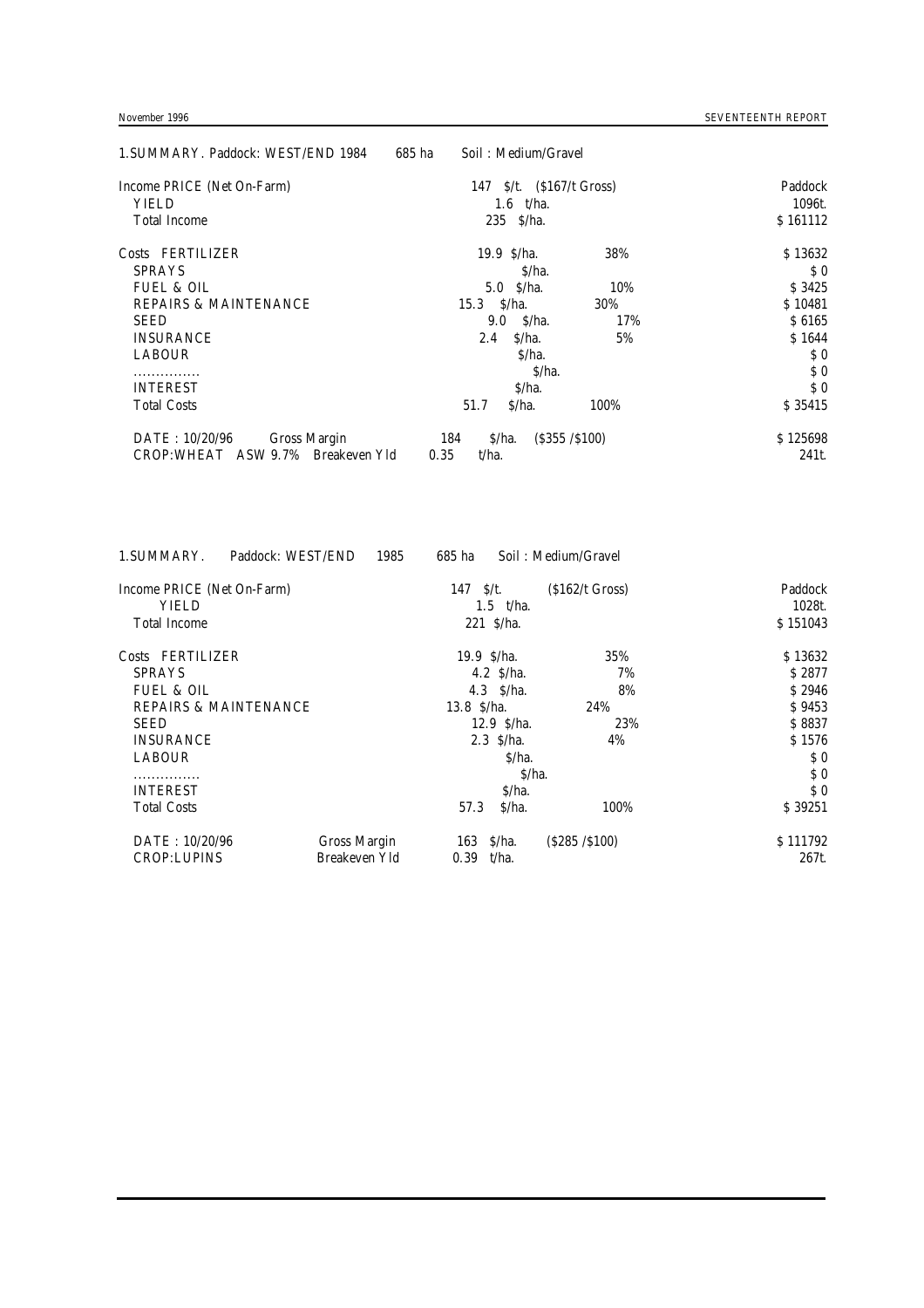| 1.SUMMARY.<br>Paddock: WEST/END 1986         | 685 ha | Soil: Medium/Gravel |                  |                  |                |
|----------------------------------------------|--------|---------------------|------------------|------------------|----------------|
| Income PRICE (Net On-Farm)<br><b>YIELD</b>   |        | 122<br>1.8          | $S/t$ .<br>t/ha. | $(S141/t$ Gross) | Paddock        |
|                                              |        |                     |                  |                  | 1233t.         |
| <b>Total Income</b>                          |        | 220                 | S/ha.            |                  | \$150426       |
| Costs FERTILIZER                             |        | 44.2                | S/ha.            | 49%              | \$30277        |
| <b>SPRAYS</b>                                |        | 11.6                | S/ha.            | 13%              | S 7946         |
| <b>FUEL &amp; OIL</b>                        |        | 6.6                 | S/ha.            | 7%               | \$4521         |
| <b>REPAIRS &amp; MAINTENANCE</b>             |        | 16.5                | $S/ha$ .         | 18%              | \$11303        |
| <b>SEED</b>                                  |        | 7.7                 | S/ha.            | 9%               | S 5275         |
| <b>INSURANCE</b>                             |        | $2.7 \text{ S/ha.}$ |                  | 3%               | \$1850         |
| <b>LABOUR</b>                                |        |                     | S/ha.            |                  | S <sub>0</sub> |
|                                              |        |                     | S/ha.            |                  | S <sub>0</sub> |
| <b>INTEREST</b>                              |        |                     | S/ha.            |                  | S <sub>0</sub> |
| <b>Total Costs</b>                           |        | 89.3                | S/ha.            | 100%             | \$61171        |
| DATE: 10/20/96<br>Gross Margin               |        | 130                 | S/ha.            | (S146 / S100)    | \$89256        |
| 9.7% Breakeven Yld<br><b>CROP: WHEAT ASW</b> |        | 0.73                | t/ha.            |                  | 501t.          |

| 1. SUMMARY. Paddock: WEST/END 1987              | 685 ha | Soil: Medium/Gravel |                  |                  |    |                    |
|-------------------------------------------------|--------|---------------------|------------------|------------------|----|--------------------|
| Income PRICE (Net On-Farm)<br><b>YIELD</b>      |        | 139<br>1.8          | $S/t$ .<br>t/ha. | $(S159/t$ Gross) |    | Paddock            |
|                                                 |        |                     |                  |                  |    | 1233t.             |
| <b>Total Income</b>                             |        | 250                 | S/ha.            |                  |    | \$171387           |
| <b>FERTILIZER</b><br>Costs                      |        | 44.2                | S/ha.            | 50%              |    | \$30277            |
| <b>SPRAYS</b>                                   |        | 13.4                | $S/ha$ .         | 15%              |    | S 9179             |
| <b>FUEL &amp; OIL</b>                           |        | 3.9                 | S/ha.            | 4%               |    | S 2672             |
| <b>REPAIRS &amp; MAINTENANCE</b>                |        | 14.8<br>S/ha.       |                  | 17%              |    | \$10138            |
| <b>SEED</b>                                     |        | 7.9                 | S/ha.            | 9%               |    | S 5412             |
| <b>INSURANCE</b>                                |        | 3.6                 | S/ha.            |                  | 4% |                    |
|                                                 |        |                     |                  |                  |    | S 2466             |
| <b>LABOUR</b>                                   |        | S/ha.               |                  |                  |    | $\boldsymbol{s}$ 0 |
|                                                 |        | S/ha.               |                  |                  |    | S <sub>0</sub>     |
| <b>INTEREST</b>                                 |        | S/ha.               |                  |                  |    | $\boldsymbol{s}$ 0 |
| <b>Total Costs</b>                              |        | S/ha.<br>87.7       |                  | 100%             |    | \$60075            |
| DATE: 10/20/96<br><b>Gross Margin</b>           |        | 163                 | S/ha.            | (S185 / S100)    |    | \$111313           |
| 9.7%<br>Breakeven Yld<br><b>CROP: WHEAT ASW</b> |        | 0.63                | t/ha.            |                  |    | 432t.              |

# 1.SUMMARY. Paddock: WEST/END 1986 685 ha Soil : Medium/Gravel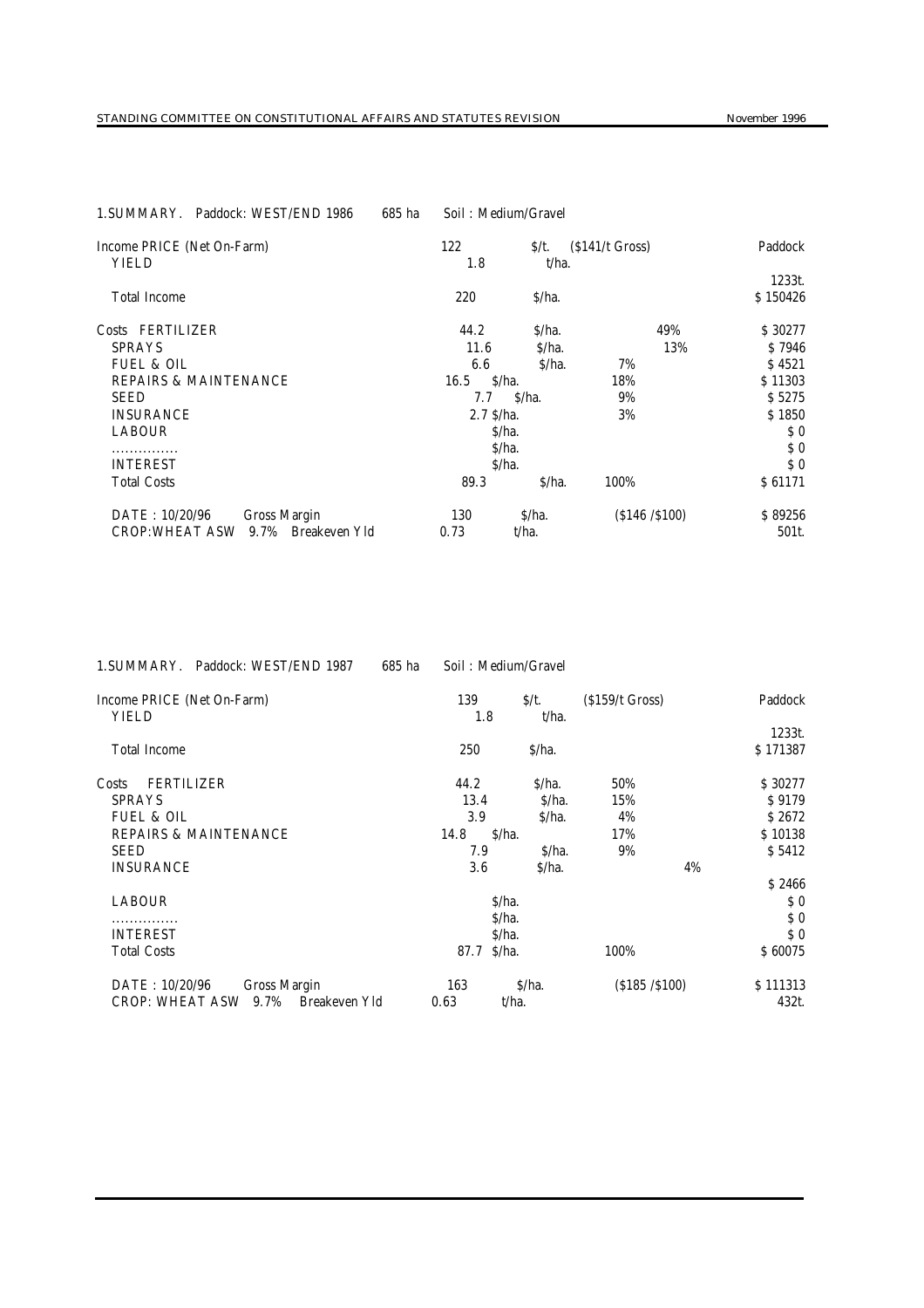| 1. SUMMARY. Paddock; WEST/END 1988 |                      | 685 ha          | Soil: Medium/Gravel |                  |                |
|------------------------------------|----------------------|-----------------|---------------------|------------------|----------------|
| Income PRICE (Net On-Farm)         |                      | 192 $S/t$ .     |                     | $(S211/t$ Gross) | Paddock        |
| <b>YIELD</b>                       |                      |                 | 1.6 $t/ha$ .        |                  | 1096t.         |
| <b>Total Income</b>                |                      | 307 \$/ha.      |                     |                  | \$210432       |
| Costs FERTILIZER                   |                      | $25.2 \,$ S/ha. |                     | 36%              | \$17262        |
| <b>SPRAYS</b>                      |                      |                 | $7.9 \,$ S/ha.      | 11%              | \$5412         |
| <b>FUEL &amp; OIL</b>              |                      |                 | $3.1 \quad S/ha.$   | 4%               | S 2124         |
| <b>REPAIRS &amp; MAINTENANCE</b>   |                      | 13.2 \$/ha.     |                     | 19%              | S 9042         |
| <b>SEED</b>                        |                      | 16.6            | \$/ha.              | 24%              | \$11371        |
| <b>INSURANCE</b>                   |                      | $3.2\,$         | $S/ha$ .            | 5%               | S 2192         |
| <b>LABOUR</b>                      |                      |                 | S/ha.               |                  | S <sub>0</sub> |
|                                    |                      |                 |                     |                  | S/ha.          |
|                                    |                      |                 |                     |                  | S <sub>0</sub> |
| <b>INTEREST</b>                    |                      |                 | $S/ha$ .            |                  | S <sub>0</sub> |
| <b>Total Costs</b>                 |                      |                 | 69.2 S/ha.          | 100%             | S 47402        |
| DATE: 10/20/96                     | <b>Gross Margin</b>  | $238 \,$ S/ha.  |                     | (S344 / S100)    | \$163030       |
| <b>CROP:LUPINS</b>                 | <b>Breakeven Yld</b> | 0.36            | t/ha.               |                  | 247t.          |

1.SUMMARY. Paddock: WEST/END 1989 685 ha Soil : Medium/Gravel Income PRICE (Net On-Farm) 171 \$/t. (\$193/t Gross) Paddock<br>
YIELD 1.8 t/ha. 1233t. YIELD 1.8 t/ha. 1233t. Total Income 308 \$/ha. \$ 210843 Costs FERTILIZER 51.7 \$/ha. 55% \$ 35415<br>SPRAYS 12.6 \$/ha. 578 13%  $12.6$   $S/ha$ . \$ 8631 FUEL & OIL 2.9 \$/ha. 3% \$ 1987 REPAIRS & MAINTENANCE 3 (14.2 \$/ha. 15% \$ 9727 \$ 9727 \$ 6371  $SEED$  9.3  $\frac{10\%}{10\%}$  9.3  $\frac{10\%}{10\%}$  9.3  $\frac{10\%}{10\%}$  9.3  $\frac{10\%}{10\%}$ INSURANCE 3.6 \$/ha. 4% \$ 2466<br>LABOUR \$/ha. 50 LABOUR \$/ha. \$ 0  $\sim$  5.0  $\sim$  5.0  $\sim$  5.0  $\sim$  5.0  $\sim$  5.0  $\sim$  5.0  $\sim$  5.0  $\sim$  5.0  $\sim$  5.0  $\sim$  5.0  $\sim$  5.0  $\sim$  5.0  $\sim$  5.0  $\sim$  5.0  $\sim$  5.0  $\sim$  5.0  $\sim$  5.0  $\sim$  5.0  $\sim$  5.0  $\sim$  5.0  $\sim$  5.0  $\sim$  5.0  $\sim$  5.0  $\sim$  5.0  $\sim$  INTEREST  $\mathbb{S}/\mathsf{ha}$ .  $\mathbb{S}/\mathsf{ha}$ .  $\mathbb{S}$ Total Costs 64596 **864596 94.3** \$/ha. 100% \$ 64596 DATE : 10/20/96 Gross Margin 214 \$/ha. (\$226 /\$100) \$ 146248<br>CROP:WHEAT ASW 9.7% Breakeven Yld 0.55 t/ha. (\$226 /\$100) \$ 146248

CROP:WHEAT ASW 9.7% Breakeven Yld 0.55 t/ha. 378t.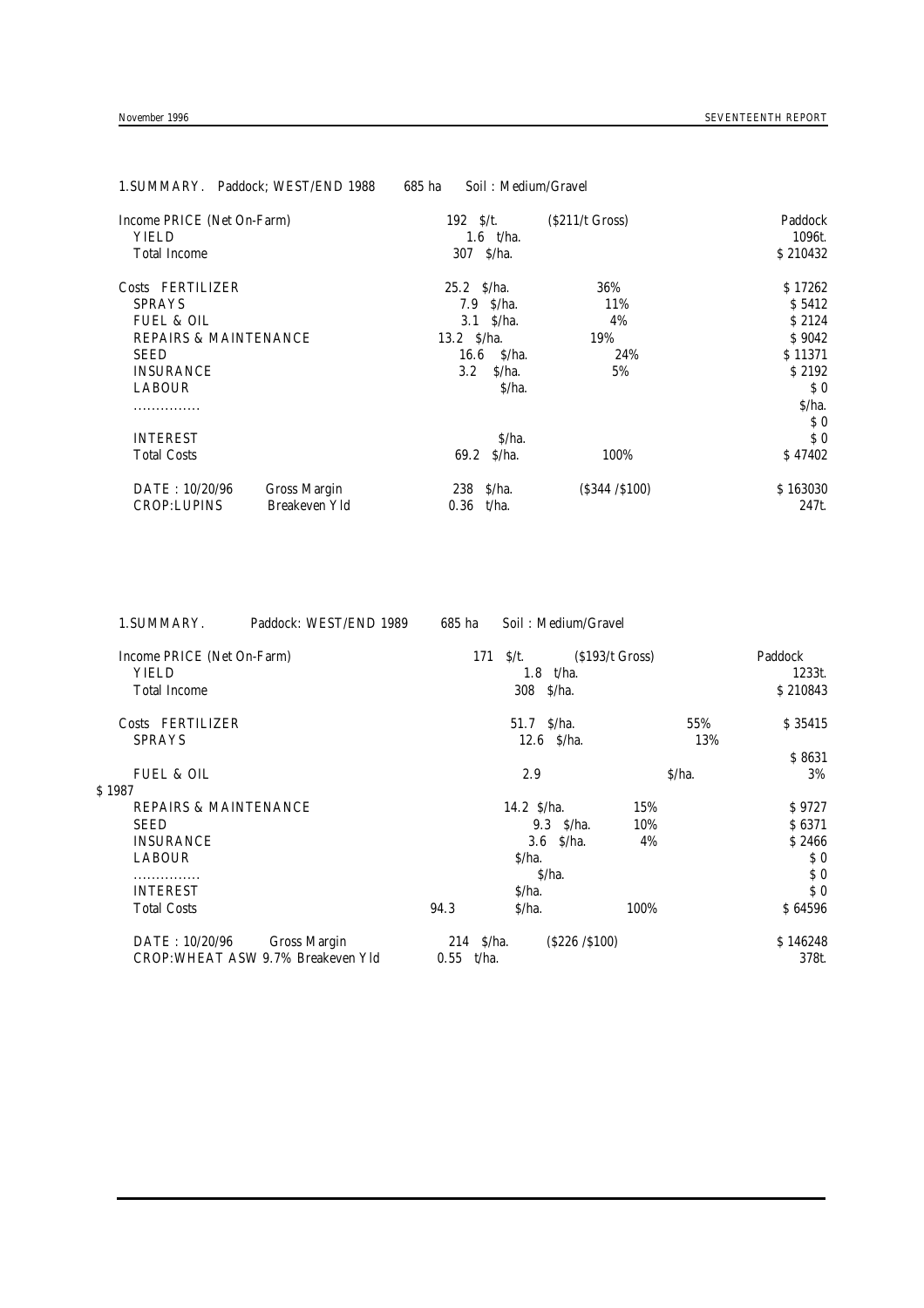| November 1996 |  |
|---------------|--|

| Paddock: WEST/END 1990<br>1-SUMMARY.                              | 685 ha | Soil: Medium/Gravel                      |                  |                               |
|-------------------------------------------------------------------|--------|------------------------------------------|------------------|-------------------------------|
| Income PRICE (Net On-Farm)<br><b>YIELD</b><br><b>Total Income</b> |        | 105 $S/t$ .<br>$1.8$ t/ha.<br>189 \$/ha. | $(5127/t$ Gross) | Paddock<br>1233t.<br>\$129465 |
|                                                                   |        |                                          |                  |                               |
| Costs FERTILIZER                                                  |        | 46.7 \$/ha.                              | 54%              | \$31990                       |
| <b>SPRAYS</b>                                                     |        | $12.3 \text{ S/ha.}$                     | 14%              |                               |
|                                                                   |        |                                          |                  | S 8426                        |
| <b>FUEL &amp; OIL</b>                                             |        | $4.9 \,$ S/ha.                           | 6%               | \$3357                        |
| <b>REPAIRS &amp; MAINTENANCE</b>                                  |        | 15.5 S/ha.                               | 18%              | S 10618                       |
| <b>SEED</b>                                                       |        | $6.0 \,$ S/ha.                           | 7%               | \$4110                        |
| <b>INSURANCE</b>                                                  |        | S/ha.<br>1.8                             | 2%               | \$1233                        |
| <b>LABOUR</b>                                                     |        | S/ha.                                    |                  | S <sub>0</sub>                |
| .                                                                 |        | S/ha.                                    |                  | S <sub>0</sub>                |
| <b>INTEREST</b>                                                   |        | \$/ha.                                   |                  | S <sub>0</sub>                |
| <b>Total Costs</b>                                                |        | 87.2 S/ha.                               | 100%             | S 59732                       |
| DATE: 10/20/96<br>Gross Margin                                    |        | 102 S/ha.                                | (S117 / S100)    |                               |
|                                                                   |        |                                          |                  | \$69733                       |
| CROP: WHEAT ASW 9.7% Breakeven Yld                                |        | $0.83$ t/ha.                             |                  | 569t.                         |

| 1. SUMMARY.                      | Paddock: WEST/END 1991 | 685 ha                                  | Soil: Medium/Gravel |                                                    |
|----------------------------------|------------------------|-----------------------------------------|---------------------|----------------------------------------------------|
| Income PRICE (Net On-Farm)       |                        | $\frac{\S}{t}$ . (\$180/t Gross)<br>161 |                     | Paddock                                            |
| <b>YIELD</b>                     |                        | $1.8$ t/ha.                             |                     | 1233t.                                             |
| <b>Total Income</b>              |                        | 289 \$/ha.                              |                     | \$198266                                           |
| <b>FERTILIZER</b><br>Costs       |                        | $25.4$ $S/ha$ .                         | 44%                 | \$17426                                            |
| <b>SPRAYS</b>                    |                        | $8.7 \,$ S/ha.                          | 15%                 | \$5987                                             |
| <b>FUEL &amp; OIL</b>            |                        | $5.6 \,$ S/ha.                          | 10%                 | \$3850                                             |
| <b>REPAIRS &amp; MAINTENANCE</b> |                        | 14.2 $S/ha$ .                           | 24%                 | \$9710                                             |
| <b>SEED</b>                      |                        | S/ha.                                   |                     | $\boldsymbol{\mathsf{S}}\ \boldsymbol{\mathsf{0}}$ |
| <b>INSURANCE</b>                 |                        | S/ha.<br>4.5                            | 8%                  | \$3083                                             |
| <b>LABOUR</b>                    |                        | $S/ha$ .                                |                     | $\boldsymbol{\mathsf{S}}\ \boldsymbol{\mathsf{0}}$ |
| .                                |                        | \$/ha.                                  |                     | $\boldsymbol{s}$ $\boldsymbol{0}$                  |
| <b>INTEREST</b>                  |                        | $S/ha$ .                                |                     | S <sub>0</sub>                                     |
| <b>Total Costs</b>               |                        | 58.5 S/ha.                              | 100%                | S 40056                                            |
| DATE: 10/20/96                   | Gross Margin           | $231 \text{ S/ha.}$                     | (S395 / S100)       | \$158210                                           |
| <b>CROP:LUPINS</b>               | Breakeven Yld          | $0.36$ t/ha.                            |                     | 249t.                                              |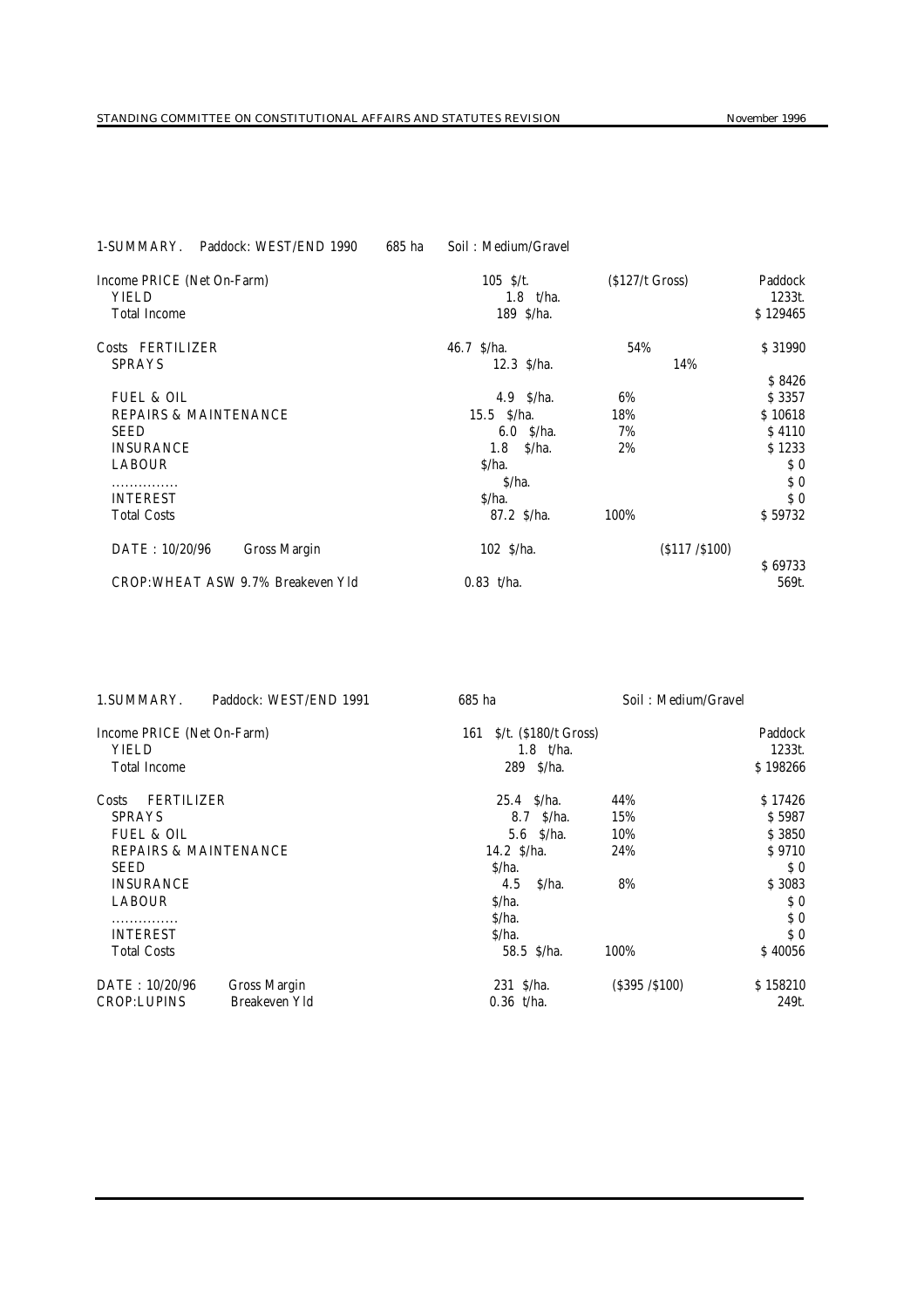| <b>STOCK</b><br>Dse  | AT           |               |     |      | Deaths | <b>Transfer</b> | <b>Transfer</b> |          | AT         |
|----------------------|--------------|---------------|-----|------|--------|-----------------|-----------------|----------|------------|
| <b>CLASS</b><br>/Hd. | <b>START</b> | <b>Births</b> | Buy | Sell | Ration | Out             | In              |          | <b>END</b> |
| 91/SHEEP             | 2445         | 840           |     | 800  | 40     |                 |                 | 2445     | 1.0        |
| 90/SHEEP             | 2445         | 840           |     | 800  | 40     |                 |                 | 2445     |            |
| 89/SHEEP             | 2445         | 840           |     | 800  | 40     |                 |                 | 2445     |            |
| 88/SHEEP             | 2445         | 840           |     | 800  | 40     |                 |                 | 2445     |            |
| 87/SHEEP             | 2445         | 840           |     | 800  | 40     |                 |                 | 2445     |            |
| 86/SHEEP             | 2445         | 840           |     | 800  | 40     |                 |                 | 2445     |            |
| 85/SHEEP             | 2445         | 840           |     | 800  | 40     |                 |                 | 2445     |            |
| 84/SHEEP             | 2445         | 840           |     | 800  | 40     |                 |                 | 2445     |            |
| 83/SHEEP             | 2445         | 840           |     | 800  | 40     |                 |                 | 2445     |            |
| <b>TOTALS</b>        | 22005        | 7560          |     | 7200 | 360    |                 |                 | 22005    | 3.6        |
|                      |              |               |     |      |        |                 | 685 Ha.         | 2445 Dse | 3.6 av.    |

#### MPC91 MURPHYL PASTORAL CO - 1991 LIVESTOCK SCHEDULE 82/91SHEEP

#### MPC91 MURPHYL PASTORAL CO - 1991 LIVESTOCK SALES 82/91SHEEP

| <b>Stock</b>  | Sale          | Est.Kg | Price  | Price              |              |       |      |
|---------------|---------------|--------|--------|--------------------|--------------|-------|------|
| <b>Type</b>   | <b>Number</b> | Per Hd | per Kg | Per Head           | Receipts     | Month | Code |
| 91/SHEEP      | 800           |        |        | \$12.00            | \$9600       |       |      |
| 90/SHEEP      | 800           |        |        | \$9.50             | <b>S7600</b> |       |      |
| 89/SHEEP      | 800           |        |        | \$16.50            | \$13200      |       |      |
| 88/SHEEP      | 800           |        |        | S <sub>20.00</sub> | \$16000      |       |      |
| 87/SHEEP      | 800           |        |        | \$16.50            | \$13200      |       |      |
| 86/SHEEP      | 800           |        |        | \$12.50            | \$10000      |       |      |
| 85/SHEEP      | 800           |        |        | \$23.50            | \$18800      |       |      |
| 84/SHEEP      | 800           |        |        | \$23.50            | \$18800      |       |      |
| 83/SHEEP      | 800           |        |        | S <sub>21.00</sub> | \$16800      |       |      |
| <b>TOTALS</b> | 7200          |        |        | \$17.22            | \$124000     |       |      |
|               |               |        |        |                    |              |       |      |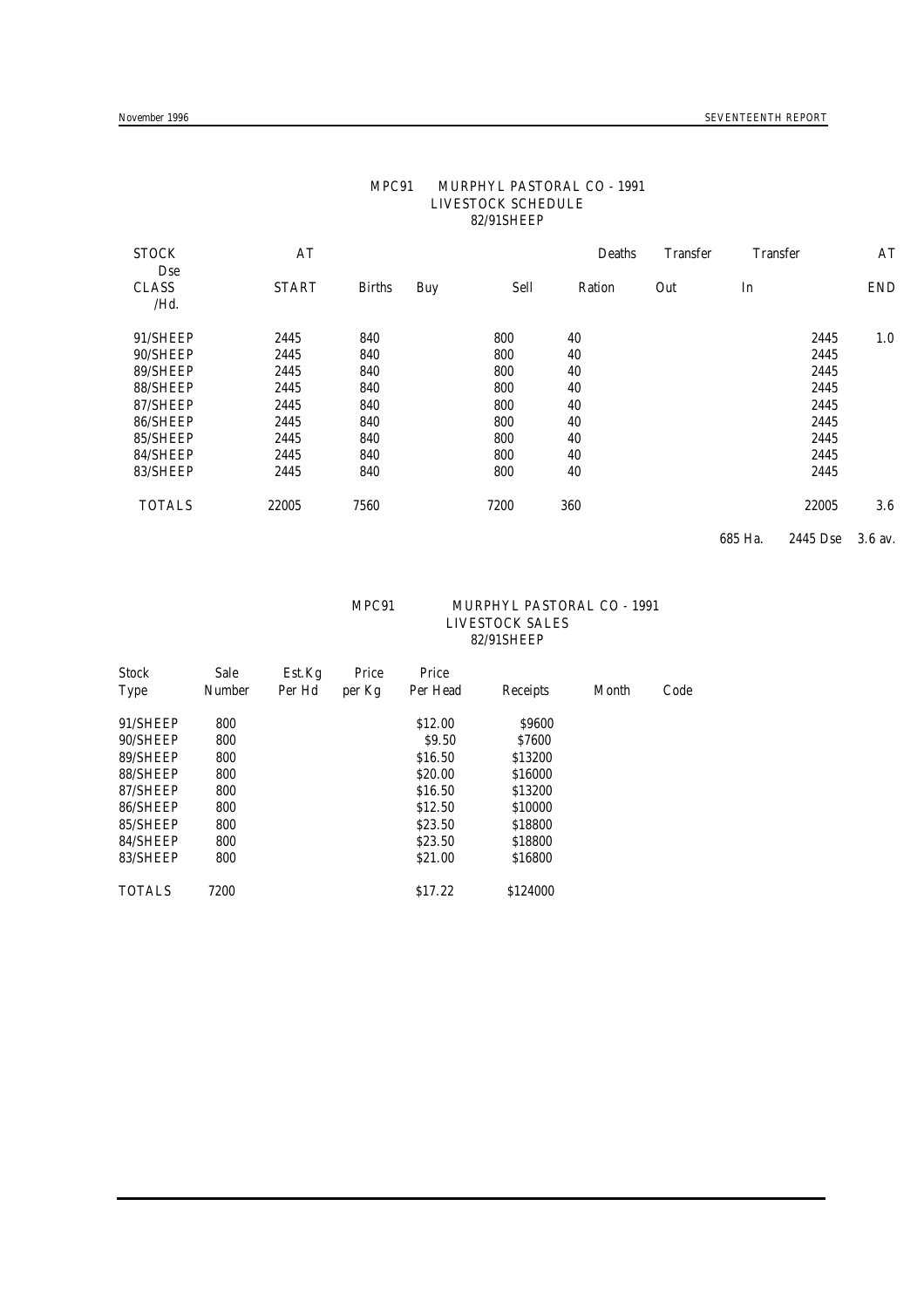#### MPC91MURPHYL PASTORAL CO - 1991 SHEARING SCHEDULE 82/91SHEEP

| <b>STOCK</b>  | <b>Shearing</b> | $Cut/$ Hd. | Total | S/Kg              |          |       |      |
|---------------|-----------------|------------|-------|-------------------|----------|-------|------|
| <b>TYPE</b>   | <b>Number</b>   | Kg.        | Kg.   | Nett              | Receipts | Month | Code |
| 91/SHEEP      | 2445            | 4.000      | 9780  | S <sub>2.78</sub> | S27188   |       |      |
| 90/SHEEP      | 2445            | 4.000      | 9780  | \$3.30            | \$32274  |       |      |
| 89/SHEEP      | 2445            | 4.000      | 9780  | \$5.30            | \$51834  |       |      |
| 88/SHEEP      | 2445            | 4.000      | 9780  | \$5.00            | S48900   |       |      |
| 87/SHEEP      | 2445            | 4.000      | 9780  | S <sub>4.20</sub> | S41076   |       |      |
| 86/SHEEP      | 2445            | 4.000      | 9780  | \$3.20            | \$31296  |       |      |
| 85/SHEEP      | 2445            | 4.000      | 9780  | \$3.60            | \$35208  |       |      |
| 84/SHEEP      | 2445            | 4.000      | 9780  | S <sub>2.20</sub> | S21516   |       |      |
| 83/SHEEP      | 2445            | 4.000      | 9780  | \$2.20            | S21516   |       |      |
| <b>TOTALS</b> | 22005           | 4.000      | 88020 | \$3.53            | \$310808 |       |      |
|               |                 |            |       |                   |          |       |      |

#### MPC91 MURPHYL PASTORAL CO - 1991 ENTERPRISE DIRECT COSTS 82/91SHEEP

| <b>ACTIVITY</b> | Number   | Unit              |          |       |      |
|-----------------|----------|-------------------|----------|-------|------|
| or INPUT        | Hd:T:L:K | Cost              | Payments | Month | Code |
| 91/SHEEP        | 2445     | S <sub>3.82</sub> | \$9340   |       |      |
|                 |          |                   |          |       |      |
| 90/SHEEP        | 2445     | S <sub>4.70</sub> | \$11492  |       |      |
| 89/SHEEP        | 2445     | S <sub>4.60</sub> | \$11247  |       |      |
| 88/SHEEP        | 2445     | S <sub>4.10</sub> | \$10025  |       |      |
| 87/SHEEP        | 2445     | S <sub>5.00</sub> | \$12225  |       |      |
| 86/SHEEP        | 2445     | S <sub>2.90</sub> | S7091    |       |      |
| 85/SHEEP        | 2445     | S <sub>4.20</sub> | \$10269  |       |      |
| 84/SHEEP        | 2445     | S <sub>4.10</sub> | \$10025  |       |      |
| 83/SHEEP        | 2445     | \$3.30            | \$8069   |       |      |
|                 |          |                   |          |       |      |

Total 82/91 SHEEP costs \$89783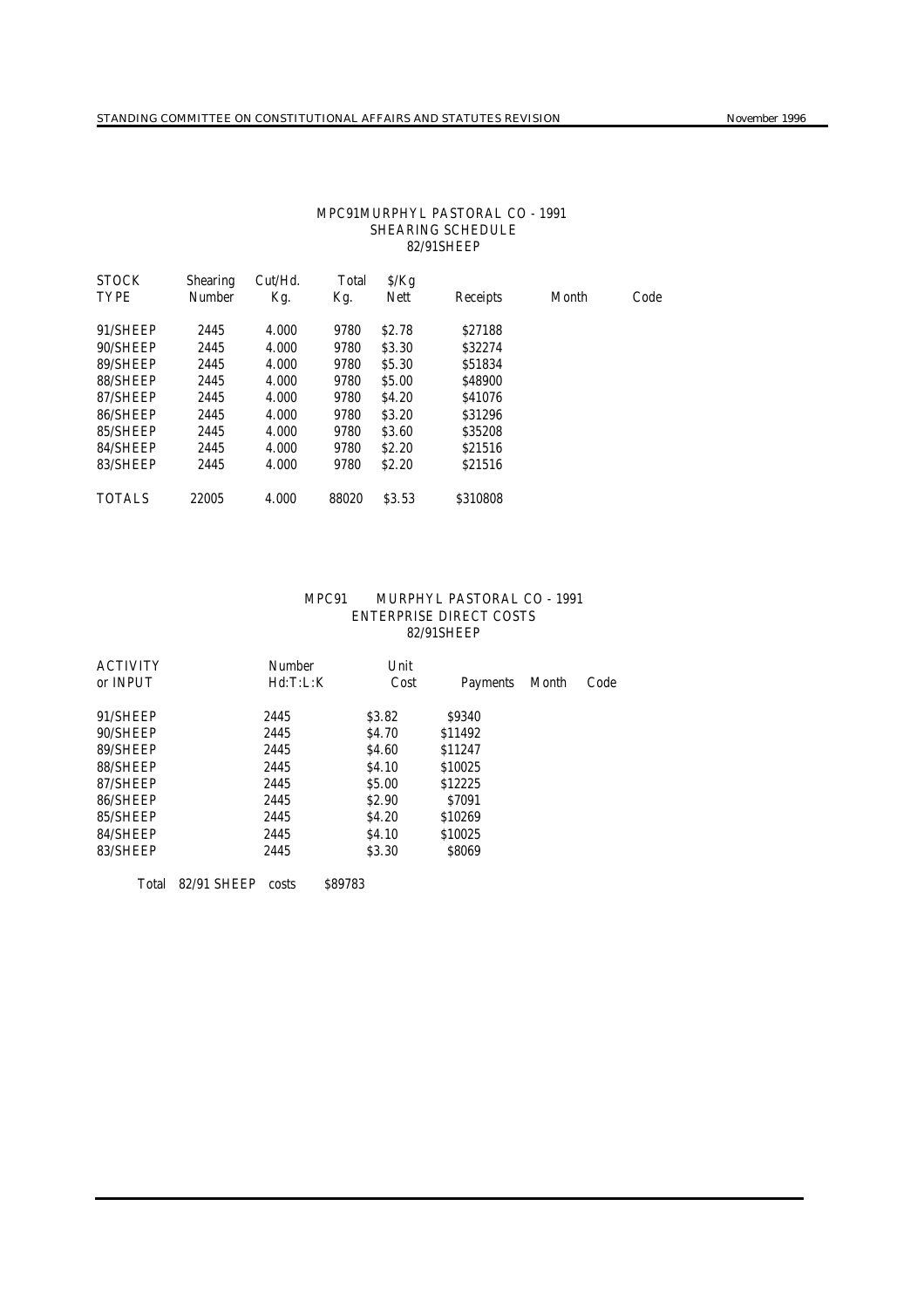# **DAMAGES IN PRODUCTION LOSSES**

**Losses incurred on an Annual basis:**

#### **Cropping Program from 1982 to 1991**

| \$88969.00   |
|--------------|
| \$103949.00  |
| \$125698.00  |
| \$111792.00  |
| \$89256.00   |
| \$111313.00  |
| \$163030.00  |
| \$146248.00  |
| \$69733.00   |
| \$158210.00  |
| \$1168198.00 |
|              |

#### **Livestock Program from 1987 to 1991:**

#### **Livestock Sales:**

| 1982                            |                           | \$14400.00  |
|---------------------------------|---------------------------|-------------|
| 1983                            |                           | \$16800.00  |
| 1984                            |                           | \$18800.00  |
| 1985                            |                           | \$18800.00  |
| 1986                            |                           | \$10000.00  |
| 1987                            |                           | \$13200.00  |
| 1988                            |                           | \$16000.00  |
| 1989                            |                           | \$13200.00  |
| 1990                            |                           | \$7600.00   |
| 1991                            |                           | \$9600.00   |
| Livestock Sales Total:          |                           | \$138400.00 |
|                                 | <b>Shearing Schedule:</b> |             |
| 1982                            |                           | \$21516.00  |
| 1983                            |                           | \$21516.00  |
| 1984                            |                           | \$21516.00  |
| 1985                            |                           | \$35208.00  |
| 1986                            |                           | \$31296.00  |
| 1987                            |                           | S41076.00   |
| 1988                            |                           | \$48900.00  |
| 1989                            |                           | \$51834.00  |
| 1990                            |                           | \$32274.00  |
| 1991                            |                           | \$27188.00  |
| <b>Shearing Schedule Total:</b> |                           | \$332324.00 |
|                                 |                           |             |

#### **Livestock Direct Costs:**

| 1982                                 | \$7335.00   |
|--------------------------------------|-------------|
| 1983                                 | \$8069.00   |
| 1984                                 | \$10025.00  |
| 1985                                 | \$10269.00  |
| 1986                                 | \$7091.00   |
| 1987                                 | \$12225.00  |
| 1988                                 | \$10025.00  |
| 1989                                 | \$11247.00  |
| 1990                                 | \$11492.00  |
| 1991                                 | \$9340.00   |
| <b>Livestock Direct Costs Total:</b> | \$97118.00  |
| Livestock Sales Total                | \$138400.00 |
| Shearing Schedule Total +            | \$332324.00 |
|                                      |             |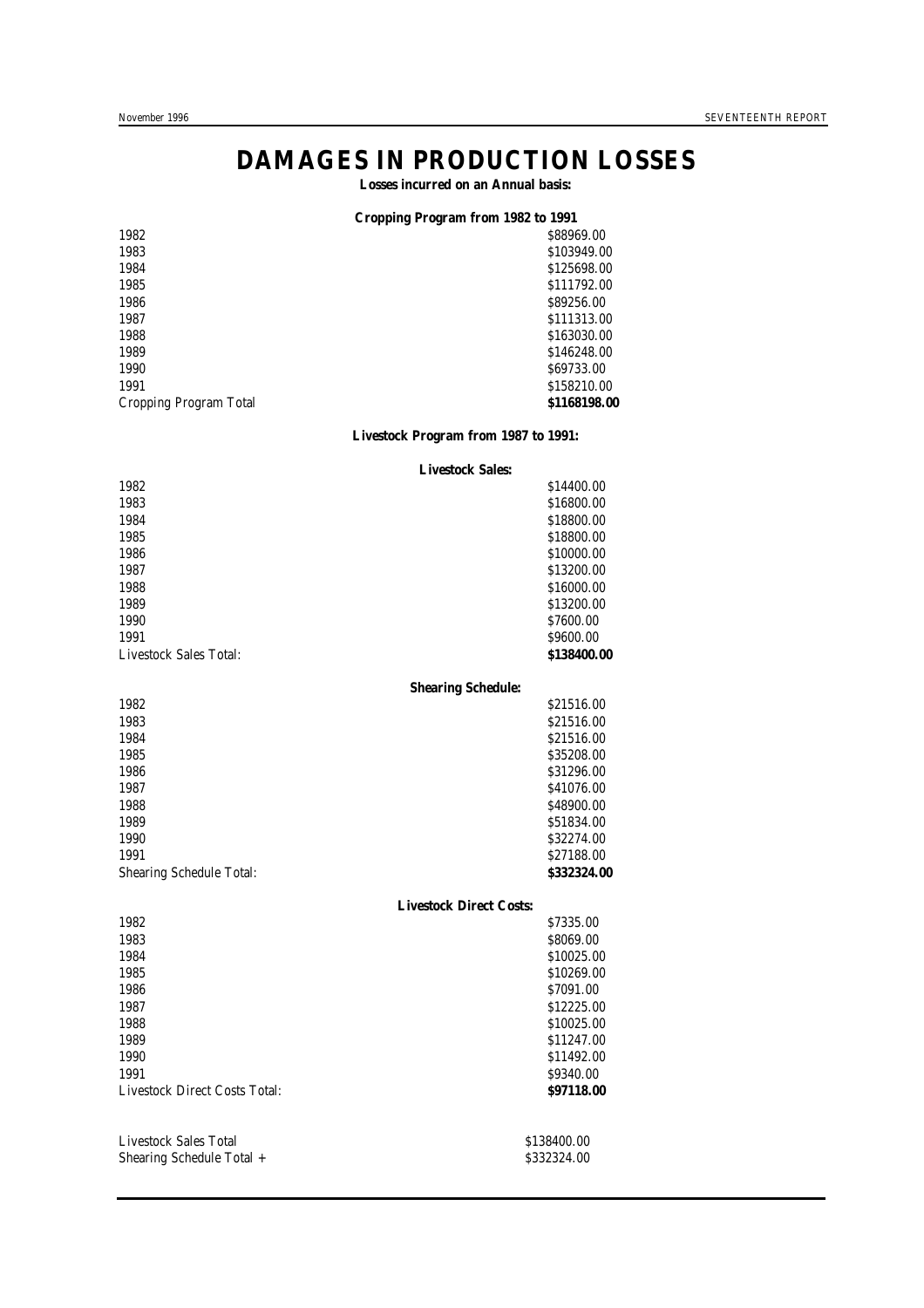Livestock Direct Costs Total \$97118.00 Livestock Program Total **\$373606.00**

Cropping Program  $$1168198.00$ <br>Livestock Program + Livestock Program

# **Total Production Loses [sic] \$1541804.00**

### TOTAL: **\$470724.00**